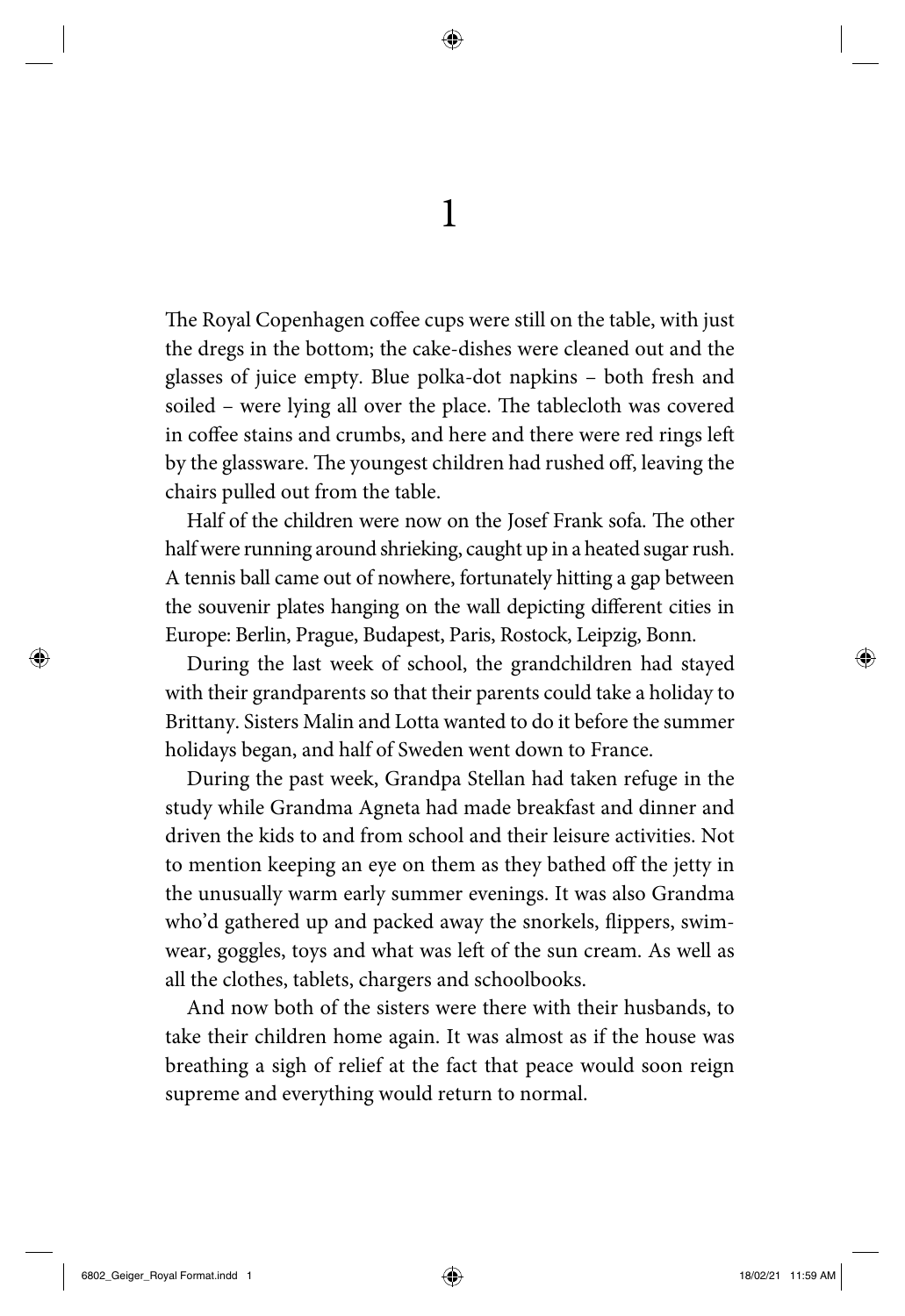The garden door was open and Lotta was outside, walking by her ageing father's side while he pointed out the latest additions to the flower beds and planters. She knew most of the flowers, but some had been added. Her dad liked to have a few ever-present favourites while varying the rest.

⊕

He thought the flowers were at their most beautiful just before they came into bloom. When the buds were beginning to burst open. On this, father and daughter differed.

Lotta listened attentively to her father as he enthusiastically exhibited his floral splendour: coneflowers, hollyhocks, blue delphiniums, bittersweets that had germinated by themselves, oregano, mint, yarrow and lady's slipper. He loved his flowers, and Lotta thought about how much time he'd spent in the garden during her childhood. Dad was not to be disturbed out here – but you always knew where he was.

While Dad stopped to catch his breath, Lotta turned around discreetly and pretended to size up the house – the stylish, functionalist home that she knew inside out and really had no good reason to stand looking at. The large windows and the two terraces with the amazing views over Lake Mälaren and Kärsön Island.

Then her gaze settled on the garden path, the twelve heavyset stone slabs that she and her sister had run along so many times. Their dad jokingly called them the twelve-step model to a better life, because they led to the garden shed. Inside it, he could dedicate himself to what he loved most, undisturbed.

The stone slabs had been so awkward to lay that Stellan had decreed that they would remain there forever. And they already had forty years on the clock, so her father's prophecy was probably going to be borne out.

She looked at her father. He was eighty-five years old, and just as lucid as ever, but his body was tired, and advanced in years, so much so that he missed parts of his throat while shaving. He had always been tall, but now he was stooping. The big pair of spectacles that

2

⊕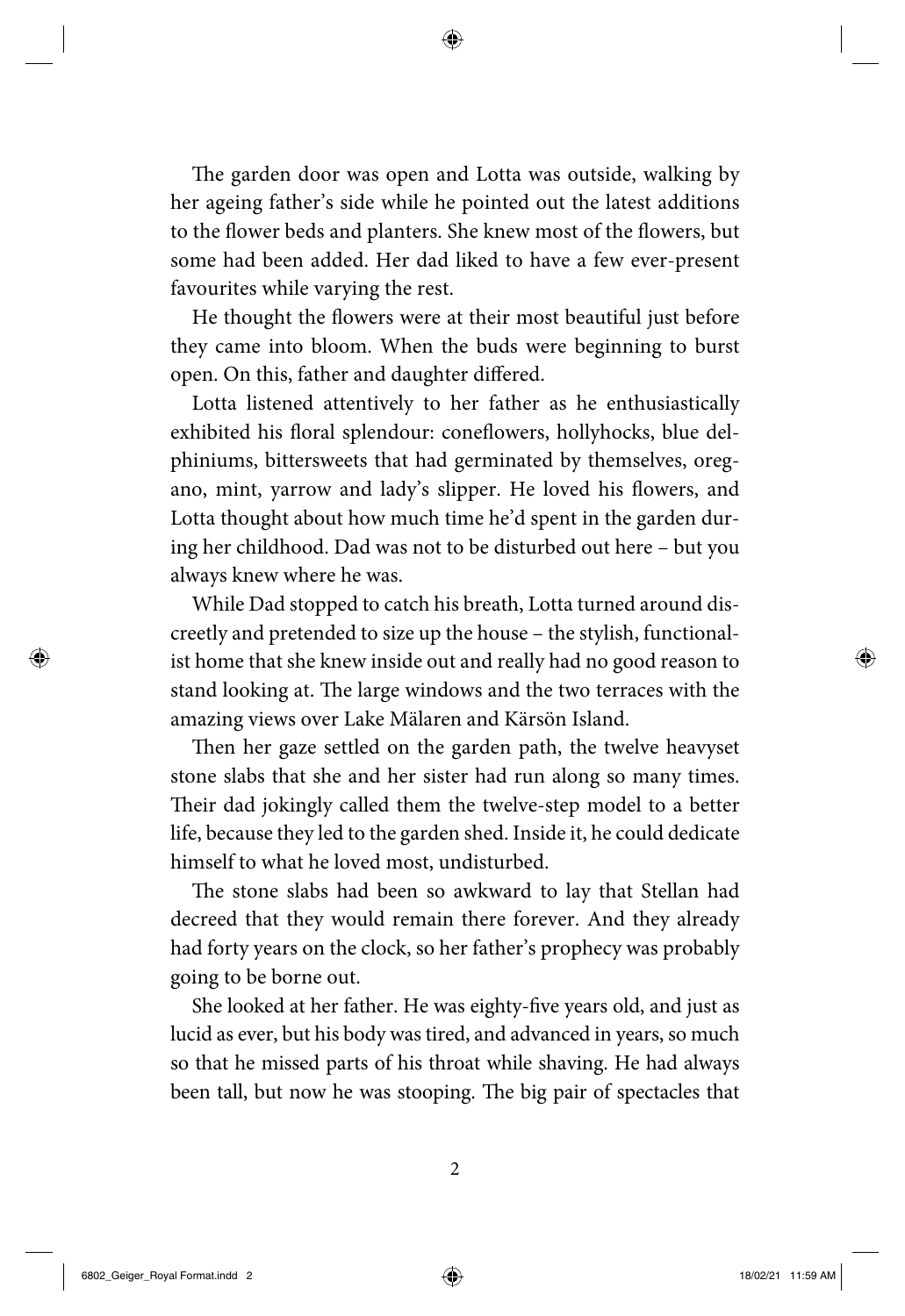had been his distinctive attribute for as long as she could remember often ended up crooked, and the eyes behind the frames were cloudy.

◈

Lotta was almost as tall as Stellan, but they were otherwise not particularly alike in appearance. Her father's hair had been ashblond, while his daughter's was black – a legacy from her strongwilled grandmother, according to Stellan. And if his gaze was friendly and warm, then Lotta's was scrutinising and sceptical.

'Can't we sit down for a bit?' said Lotta, because she noticed that her dad was tired and knew he would never acknowledge it.

They sat down on the flaking green bench outside the garden shed. Stellan fanned himself with a paper plate that had been heaped with bulbs, and Lotta wiped the sweat from her brow. The heat felt almost unnatural. It had had the whole country in its grip throughout May, and showed no signs of dissipating now it was June.

How many times had they sat here together? A bench for rest, but with all the tools within reach – a place where one recovered while also being ready to get working.

That was the theory, at any rate.

Inside the shed were stacks of garden furniture and tools that hadn't been used in decades: weed hoes, sprinklers, a copper watering can, a now-mouldy striped hammock and the creakingly old sunbeds that the sisters had loved playing with when they were little. They had sunbathed between the snowdrifts on the very first days of spring, 'cloudbathed' on cloudy summer days, and spent entire summers pretending the sunbeds were boats, cars, planes, space rockets or jetties from which they could jump into imaginary water.

When the sisters had got too big to play, the sunbeds had gone into the garden shed, and there they had remained ever since. Instead, Dad had secretly used them for resting during his gardening, but had been given away by the light squeaking audible through the walls.

⊕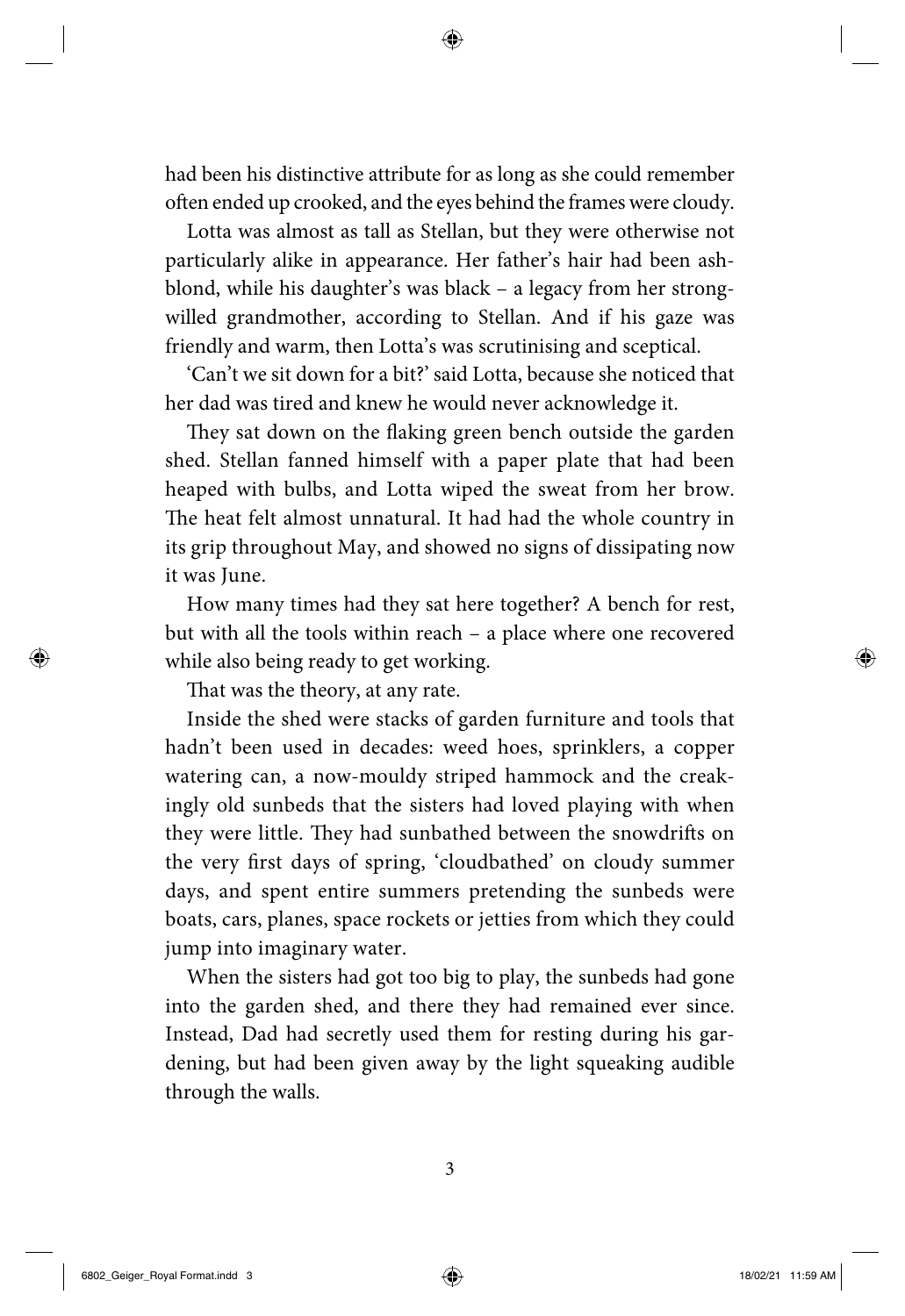Now the shed was more of a monument to a bygone era. Only the garden table was brought out each year by the gardener, Jocke, who continued to put in appearances as regularly as clockwork, despite having retired many years ago. He wouldn't accept any payment, either. He'd been coming weekly ever since Stellan and Agneta had moved into the house as newly-weds in the early 70s, and he'd carried on after retirement without either asking or being asked to. Perhaps he needed the steady routine to maintain his sanity.

◈

Lotta nudged the door to the shed ajar and the heat struck her. The warm summer meant it was like an oven inside.

'Aren't you going to open up that window again?' she said, pointing at the plywood board nailed to the back wall. 'We're not little anymore – there's no risk of us spying.'

'No, but now there are new small spies,' Stellan said with a smile. 'They only care about their screens.'

'I'll ask Jocke to take it down. The window looks on to a lovely beauty bush, but I don't come in here as much as I used to.'

'Not at all, I'd say,' said Lotta, her gaze lingering on the rusty sunbeds.

'This is for you,' said Stellan Broman to his daughter, holding out a flower.

Every time she visited, he gave her a plant or a bulb from his garden for her small kitchen garden, and she was grateful to receive them.

'What is it?' she asked.

'I don't know. Clarkia, I think. Jocke planted it.'

'You always blame him.'

Lotta smiled at her father.

Joachim – 'Jocke' – had always been a natural part of her life, and he and Dad had always bickered gently over who knew the most about flowers. If she were honest, she'd probably learned more about plants and flowers from Jocke than she had from Dad.

⊕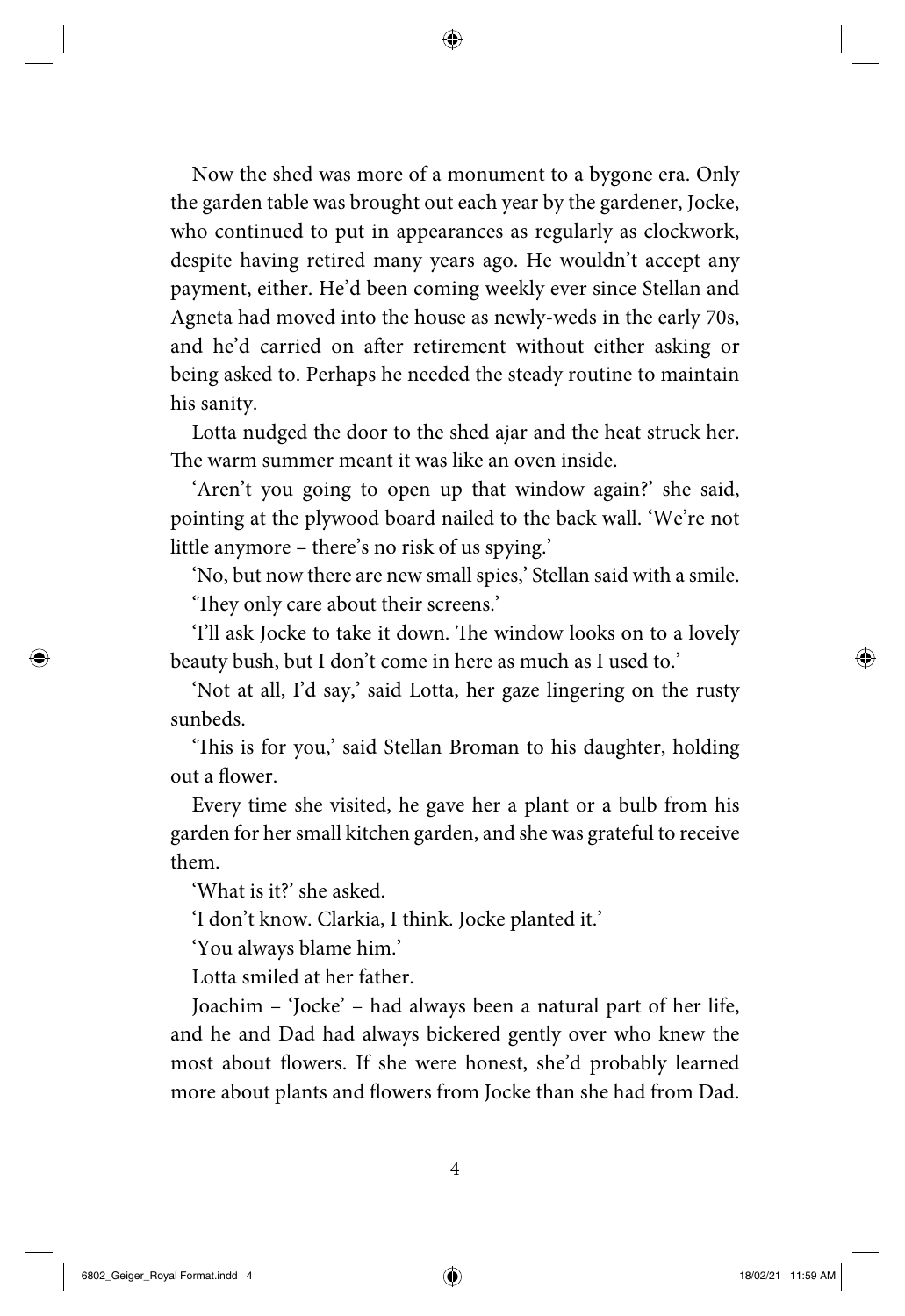But she still had very affectionate memories of her father's passion for gardening during her childhood, since it had meant he had been at home. Not at work, not in the house surrounded by friends and colleagues. No grandiose partying, no job, just quietly pottering about in the flower beds.

◈

His life must have been much calmer over the last thirty years. Did he miss the old days? Being at the centre of attention?

If nothing else, it had provided her and Malin with a different childhood – an existence that all their friends had envied. And what difference would it have made if Dad had been at home more – if he hadn't shut himself away in the recreation room or fled into the garden as soon as he came through the door? They'd always had Mum.

And it had all been very exciting without a doubt: all the wellknown faces that had turned up at the house; all the parties and frolics, and all the grown-ups doing strange things.

Perhaps it was their parents' intense social life that had made her into such a recluse? The workaholic within her was definitely thanks to Dad, but even when she wasn't working she preferred not to see people. She just wanted to settle down with a book. Or perhaps meet a friend to talk. *One* friend.

The shrill cry of a child signalled that it was time to go back inside to the others.

As usual, Malin had stayed inside with their mum. She had never liked the garden. 'Urgh, worms and woodlice,' had been her judgement as a six-year-old – and she'd stuck to it.

Dark-haired Lotta and blonde Malin. The responsible big sister and the spoilt little princess.

Like a parody of a typical little sister, Malin hadn't helped her mother with the cleaning, packing or dishes, Lotta noticed. Instead, she'd fetched a box of old clothes from the attic and was hunting for vintage treasures for her children.

'Do they really want old clothes?' Agneta asked.

5

⊕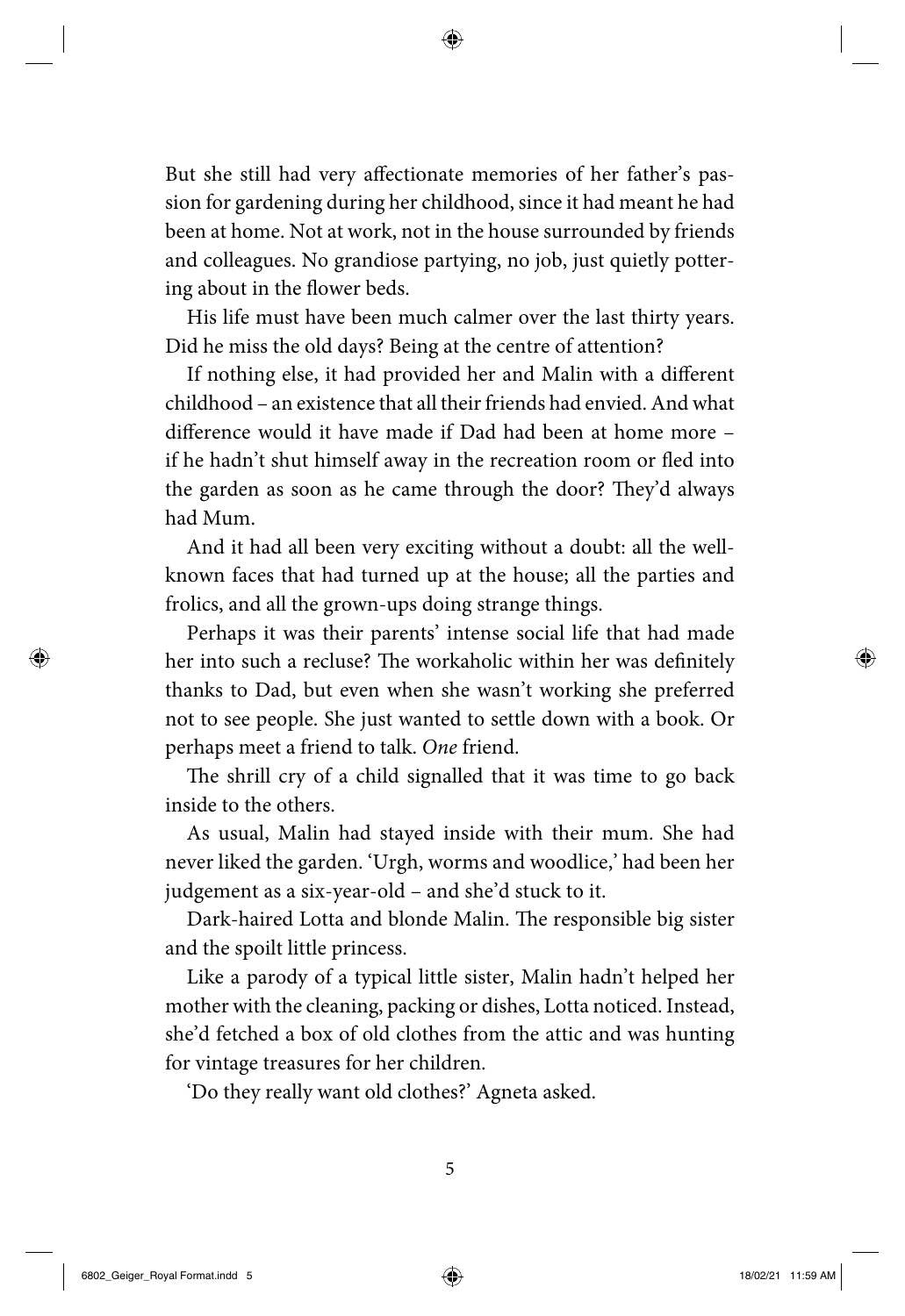'They're lovely,' said Malin, holding up a pale blue plush playsuit from her own childhood.

◈

With her blonde hair and dark eyebrows, Malin was a copy of her mother. It was obvious that Agneta had been a stunning beauty, and despite being almost seventy she still attracted glances when out and about. Even if she didn't notice them herself. Both mother and daughter were beautiful in a way that made the people they met instinctively wish them well. It was as if their beauty radiated from within, and people therefore didn't begrudge them anything.

While Malin and Lotta had spent time with their parents and the kids had run around, the sisters' respective other halves had – as usual – withdrawn. There was always something about work or the car or a bathroom renovation, that they could discuss to one side: Christian, in his neatly pressed shirt and patent leather shoes, Petter in shorts and sandals. They weren't altogether comfortable with each other – a financier and a cultural bureaucrat – but neither of them was at all comfortable with their great father-in-law, the legendary TV presenter, so they sought each other out. Neither of them was especially invested in the issues that interested Stellan: TV in the 1970s and 1980s, European travel or how classical culture, entertainment and public education were connected. Neither of them could quote Schiller.

After noting that the brothers-in-law had followed their usual pattern, Lotta noted that the kids were following theirs. Her own sons were sitting staring at their mobiles, and Malin's two kids were fighting. Molly was screeching because Hugo had thrown a tennis ball at her forehead and told her to head it. The ball had bounced against the wall and then on the table between two coffee cups.

It was high time to drive the boys to training and get away from Malin's badly brought-up brats. She had masses of meetings – being away for a whole week was a long time in her job. It was lucky that Christian could manage his own hours, and that the kids had activities all summer.

6

⊕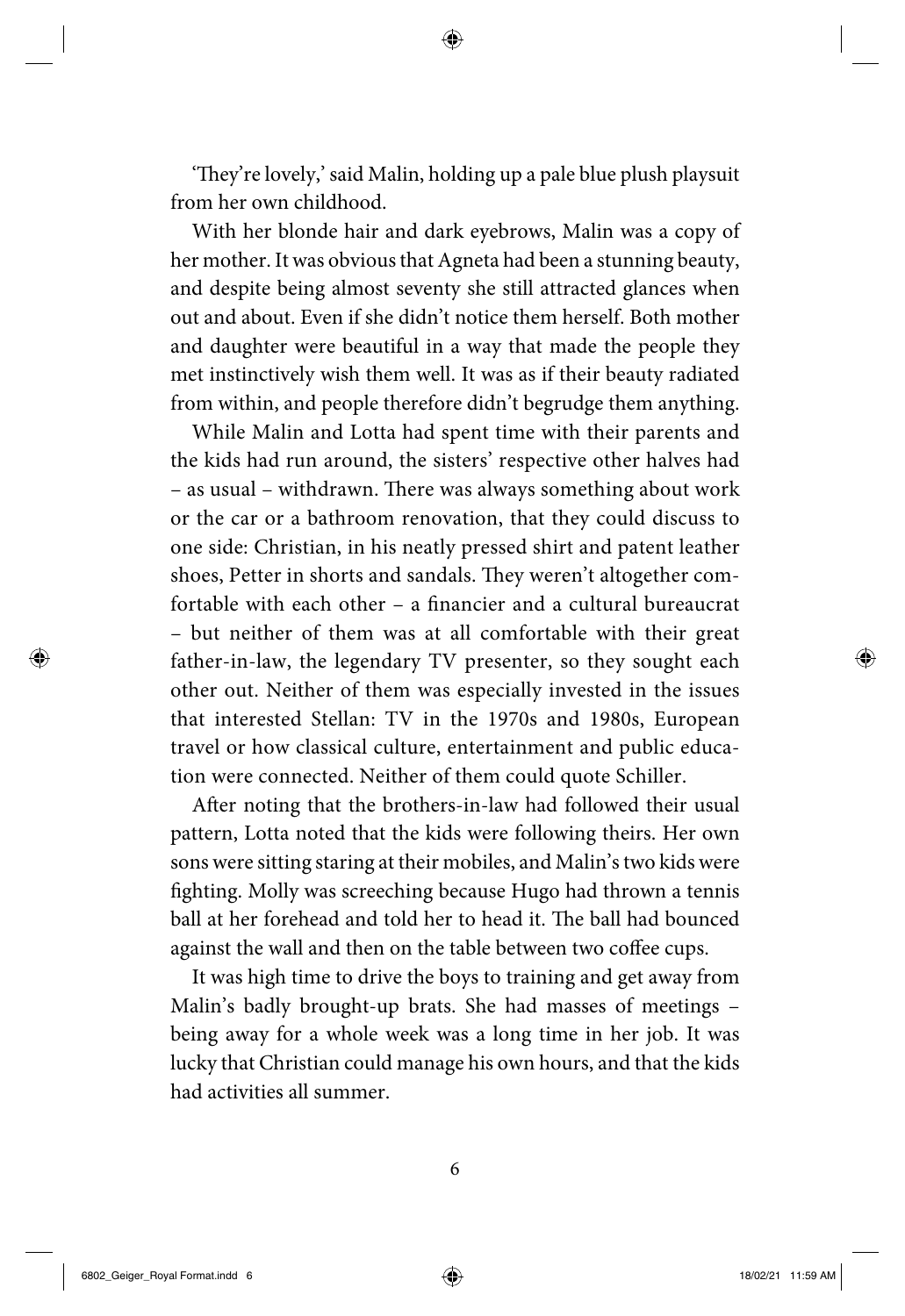'Time to go. Say thank you to Grandma and get dressed.'

Leo shook back his fringe. He went to his grandmother, took her hand and thanked her. Sixten needed telling again, but then he went and thanked her too.

◈

Malin rifled through the remainder of the clothes, threw a few garments into a bag and put the box to one side. She didn't take it back up to the attic again, Lotta noted. And she was convinced that the bag of old clothes from their childhood that her sister had taken would remain untouched for years to come.

Lotta opened the front door and let her sons out. Petter took the hint immediately, came inside and thanked his parents-in-law and then went out to sit in the car. In the meantime, Lotta helped Malin's children to get dressed. Her sister had to find Christian and tell him to come inside and offer his thanks, then Lotta herded them all out to the two cars on the driveway, while Malin hugged her mother.

Stellan returned to the armchair in the living room, a well-used Pernilla from Dux, with a protective auditory accompaniment in the form of the *St Matthew Passion*: John Eliot Gardiner's classic recording from 1988 with Barbara Bonney.

Agneta came out onto the front step to wave off the retreating hordes. Then the sound of the telephone ringing inside the house cut through the air, and she told her daughters she had to take it. Malin couldn't help but comment with a smile that her mother and father were the only people she knew who still had a landline at home. She said she would never be able to explain to her children what a landline was.

'It's your father,' Agneta said apologetically. 'He absolutely wants to keep it.'

Then she went back inside the house, while her younger daughter joined her waiting family.

Agneta went into the study and picked up the big receiver attached to a spiral cable that led to an old Ericsson Dialog phone

⊕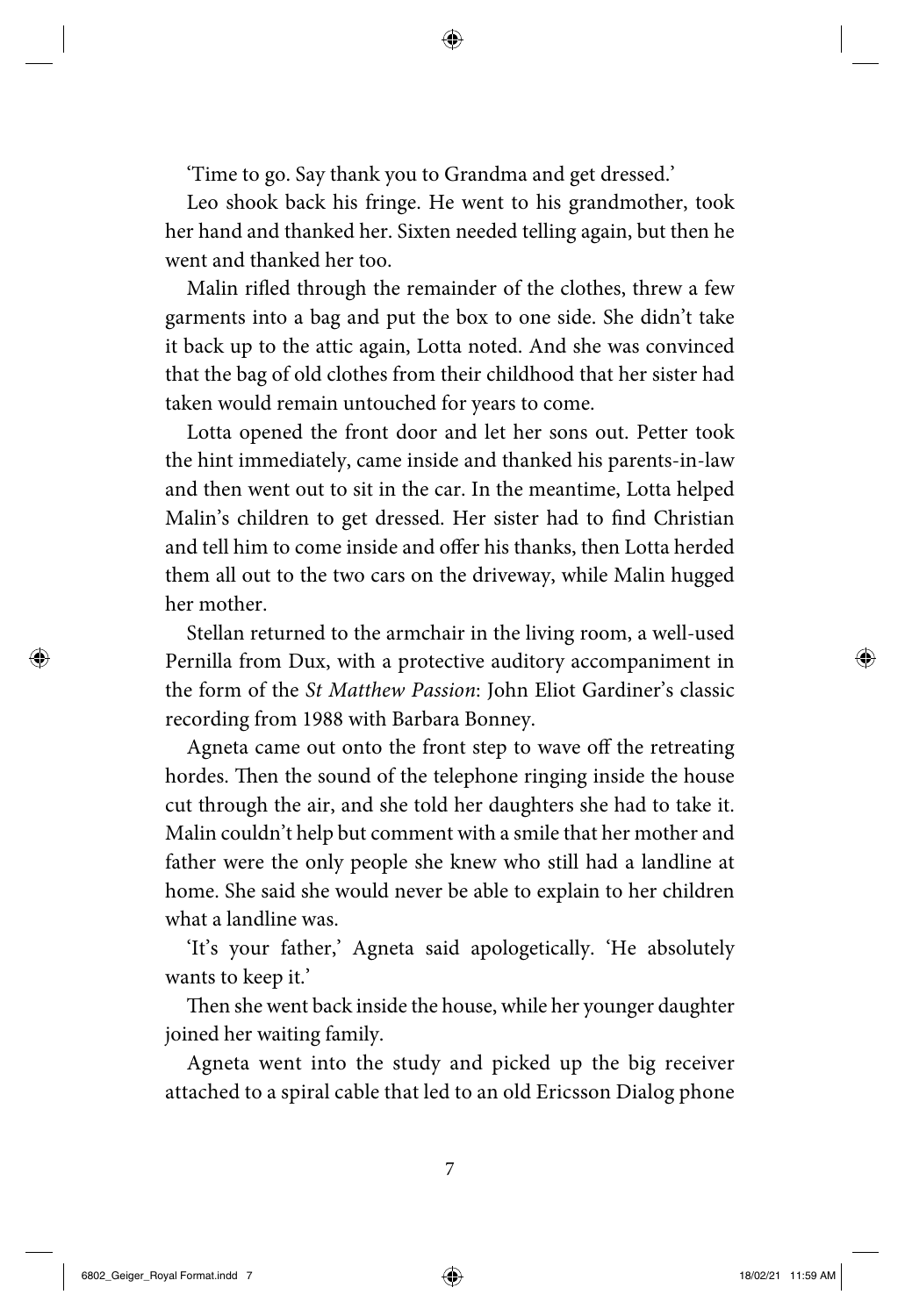with a dial. She answered with her surname, just as she always had done.

◈

'Broman.'

On the other end of the line, a man's voice spoke in heavily accented German.

'Geiger?'

It was as she'd feared.

*Good God.*

⊕

The grandchildren.

But she heard the cars start outside, and realised she didn't have much choice.

She quickly calculated, then she answered curtly 'Yes' and hung up.

Then she went upstairs and into the bedroom, opened the drawer in her bedside table, pulled out the instructions for the clock radio and the bathroom scales, and then got out a big, black Makarov pistol and a silencer that she screwed onto it.

On the way back to the living room, she cocked the weapon and noted that it seemed to be functional, despite having lain unused for so long. At least it had been cleaned and oiled.

She approached her husband diagonally from behind, pressing the muzzle against the side of his head.

And then she squeezed the trigger.

Blood spattered onto the book, which fell out of Stellan's hands: Goethe's *Faust* in the original German.

It hadn't been a loud bang, but louder than she remembered – so for safety's sake she lowered her weapon and went to the livingroom window.

Outside, the sisters seemed to have been conferring on something, because they still hadn't left. But now Lotta walked away from Malin's car to her own and got in.

Lotta looked back towards the house again from the driver's seat, caught sight of her mother peering out and waved cheerfully. Malin followed Lotta's gaze and did the same.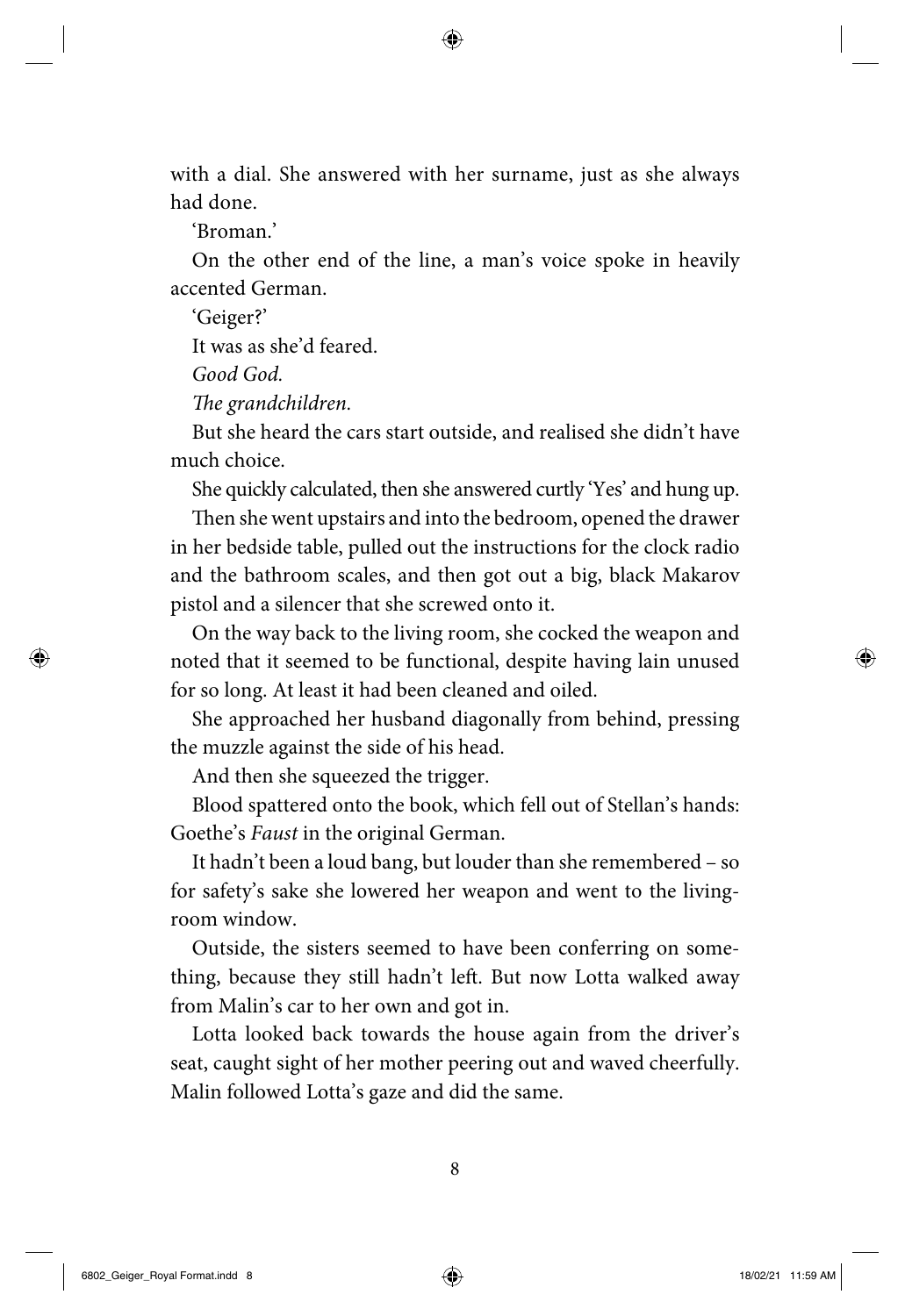The weapon concealed behind her back, Agneta waved back with her empty hand. Her daughters let down the rear passenger windows so that the kids could also wave to Grandma one last time. They did, and their grandmother smiled and reflected that with such wonderful grandchildren, she must have done something right.

 $\bigoplus$ 

 $\bigcirc$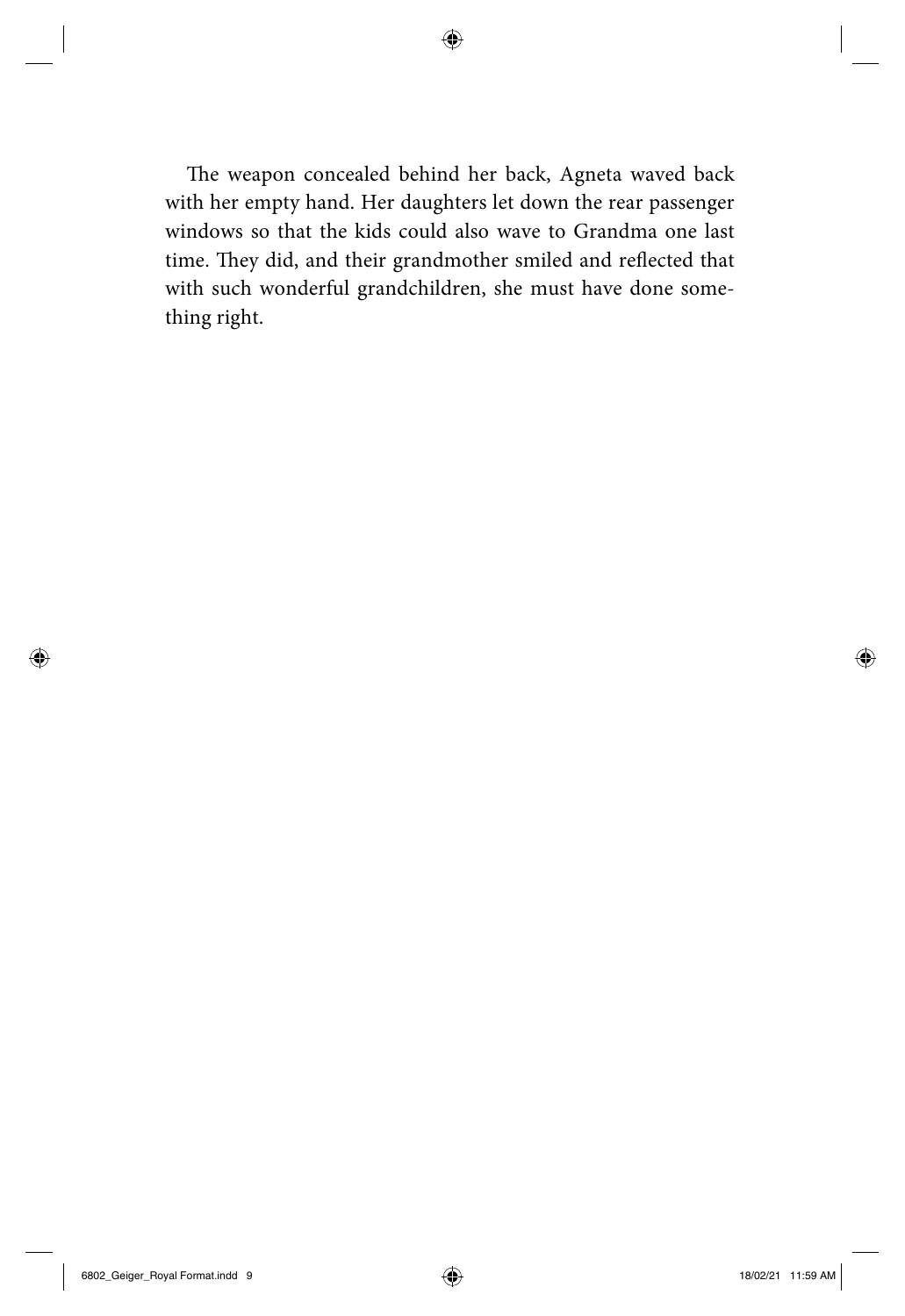⊕

2

'They've called.'

Karla Breuer looked up from her book and fixed her gaze on Strauss, who was standing in the doorway to her office. The Cannonball, as she called him. Short, rotund and deadly efficient.

She knew that he called her the White Ghost because of her long white hair, ice-blue eyes and white clothes. And because he considered her to be a remnant of the past, a spectre from a forgotten time.

'Who?' said Breuer. 'And where?'

'Beirut. To Stockholm,' said Strauss, who saw that the White Ghost hadn't been expecting that.

It was one of many numbers they were monitoring, and one that no one had thought would be used again. That was probably why Strauss and Breuer's department was going to be one of the last to be transferred: no one thought their targets were current. It felt as if when the BND had deserted Pullach for Berlin they had wanted to leave the old world behind them. But Breuer stubbornly maintained that the past never disappeared.

Breuer was the only person in the department who'd been working in intelligence when the number in Stockholm had been classified as active. And that had been many years ago. But now it was apparently active again, against all the odds.

'Then we have to go.'

Breuer got up and walked straight past Strauss without looking at him. They had never become friends during the four years they'd worked together, but now they were jointly responsible.

Although the final decision was up to Schönberg.

Strauss glanced into Breuer's office as she swept past him. Not a single one of the monitors was illuminated; none of the computers were on. On the other hand, there were heaps of books and reports.

⊕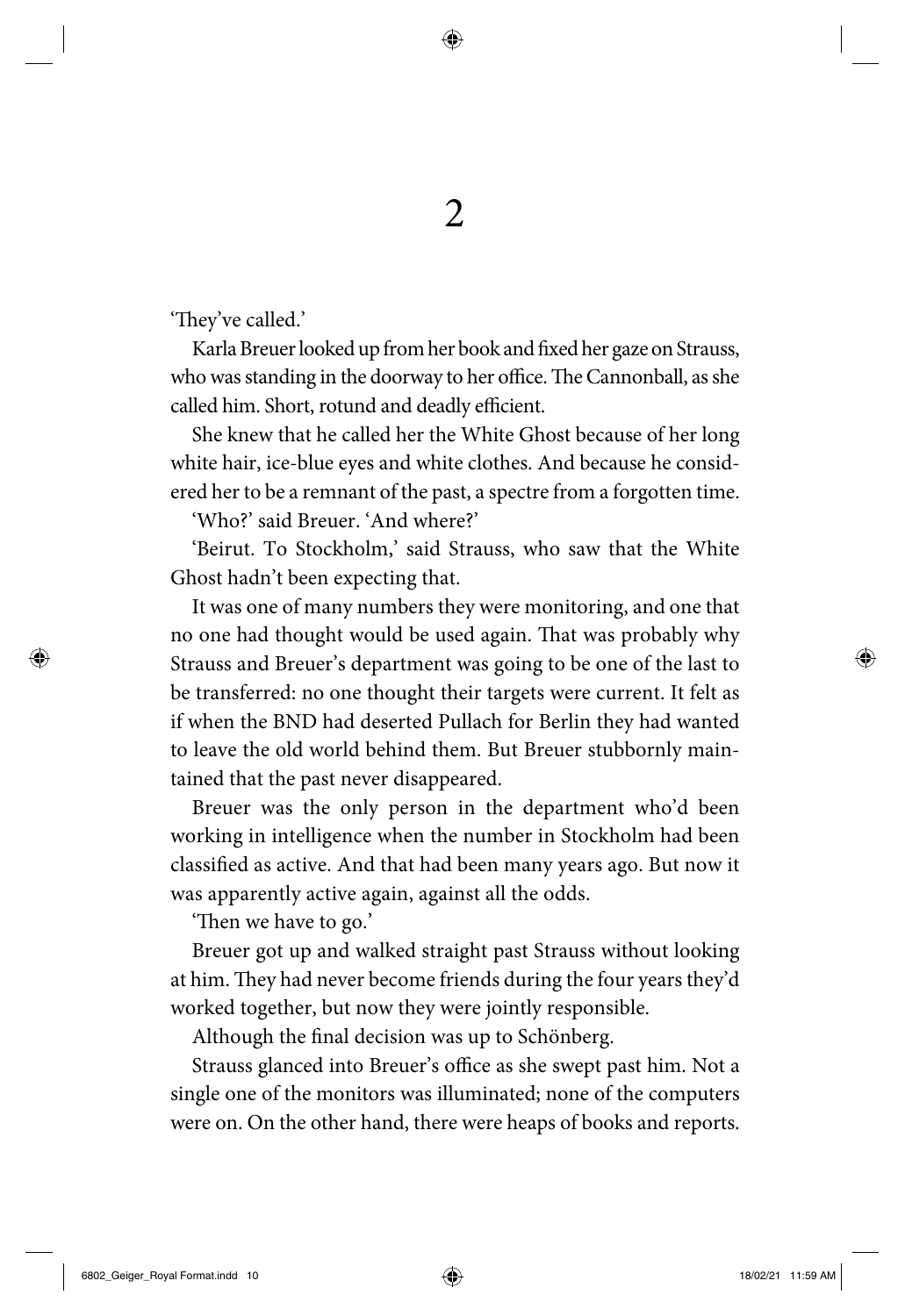He couldn't grasp how a completely analogue operative was allowed to remain. Whom did she have a hold over? During her four decades in the intelligence service, she'd probably gathered all sorts. Then he turned on his heel and hurried after her.

◈

There weren't many people left in these buildings now, he thought to himself as he looked around the corridor. Most people had already moved to the new complex in Berlin, the country's biggest administrative building, with a price tag of half a billion euros.

Its size and location in central Berlin should really have reminded the architects and drivers of the project of the East German Stasi's old headquarters, but apparently that issue had had no impact – or they simply hadn't cared.

In an open society, there was no longer such dread of activities behind closed doors.

Six doors down the corridor, Breuer knocked on Schönberg's door and went in before Strauss could catch up.

Schönberg had a stack of files in front of him, three of them laid out side by side but with the covers closed. He must have shut them when he heard the knock. Even here on the inside, people kept secrets from each other.

'Geiger is activated,' said Breuer.

Schönberg didn't reply, but simply gave her a look that said, *So what?*

'Th at means that Abu Rasil will be activated,' said Breuer. 'We can take him now.'

'You think he's still alive?' said Schönberg. 'After more than thirty years of silence?'

'He's alive. He withdrew, but now he's been activated again. They wouldn't have called Stockholm if Rasil wasn't alive.'

'And what can he do nowadays?'

'If he's been activated after three decades, it's likely to be something spectacular. We need to go.'

Schönberg sat in silence.

 $6802$ Geiger\_Royal Format.indd 11 8022/21 11:59 AM 802\_Geiger\_Royal Format.indd 11

⊕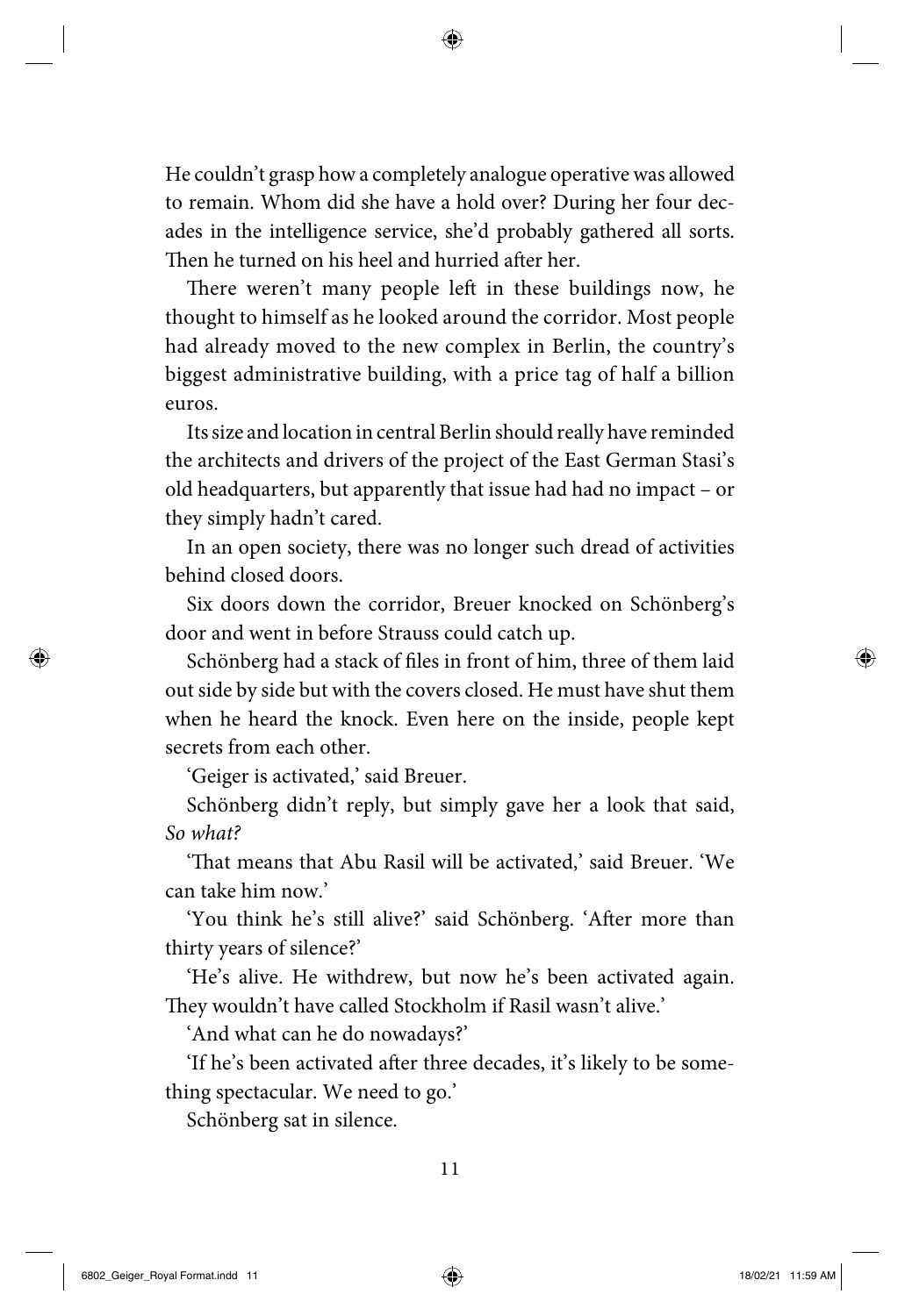'What's the point of our department if we don't take our warning systems seriously?'

◈

Schönberg merely stared at her.

'This is exactly what they're counting on,' Breuer continued. 'That no one thinks Rasil is alive. That no one will do anything.'

'How certain are you about the indication?' Schönberg said finally. Breuer looked at Strauss.

'Completely certain,' said Strauss, because he understood that was what Breuer wanted him to say. It was standard practice for the outgoing head of unit to recommend their successor, and Strauss was keen to take over from her. And it wouldn't be many years until Schönberg's post as head of department would be vacant. Strauss could see his career trajectory clearly before him.

'You've got four months to retirement, Breuer. Send Strauss.'

Breuer didn't dignify that remark with a reply.

Schönberg sighed.

⊕

'How long have you been after Abu Rasil? Forty years?'

'I was after him for ten years, then he disappeared. And I was close to catching him several times.'

'Th at's what you think, anyway.'

'Are we going to let the biggest terrorist we've ever tracked get away?'

Schönberg took off his reading glasses and rubbed the bridge of his nose. Then he looked at his subordinates.

'Abu Rasil is a myth,' he said. 'A legend that the Palestinians launched in the seventies to scare the West.'

'And that's exactly what Abu Rasil wants you to think.'

The superhuman terrorist. That one single brain was behind practically every terrorist attack in Europe at the time – the story's just too good to be true.'

'As a parting gift, then?' said Breuer, locking her eyes on her boss. Both Schönberg and Strauss realised she wasn't going to give up.

'Go,' said Schönberg. 'Take Strauss and Windmüller. But you've only got a week.'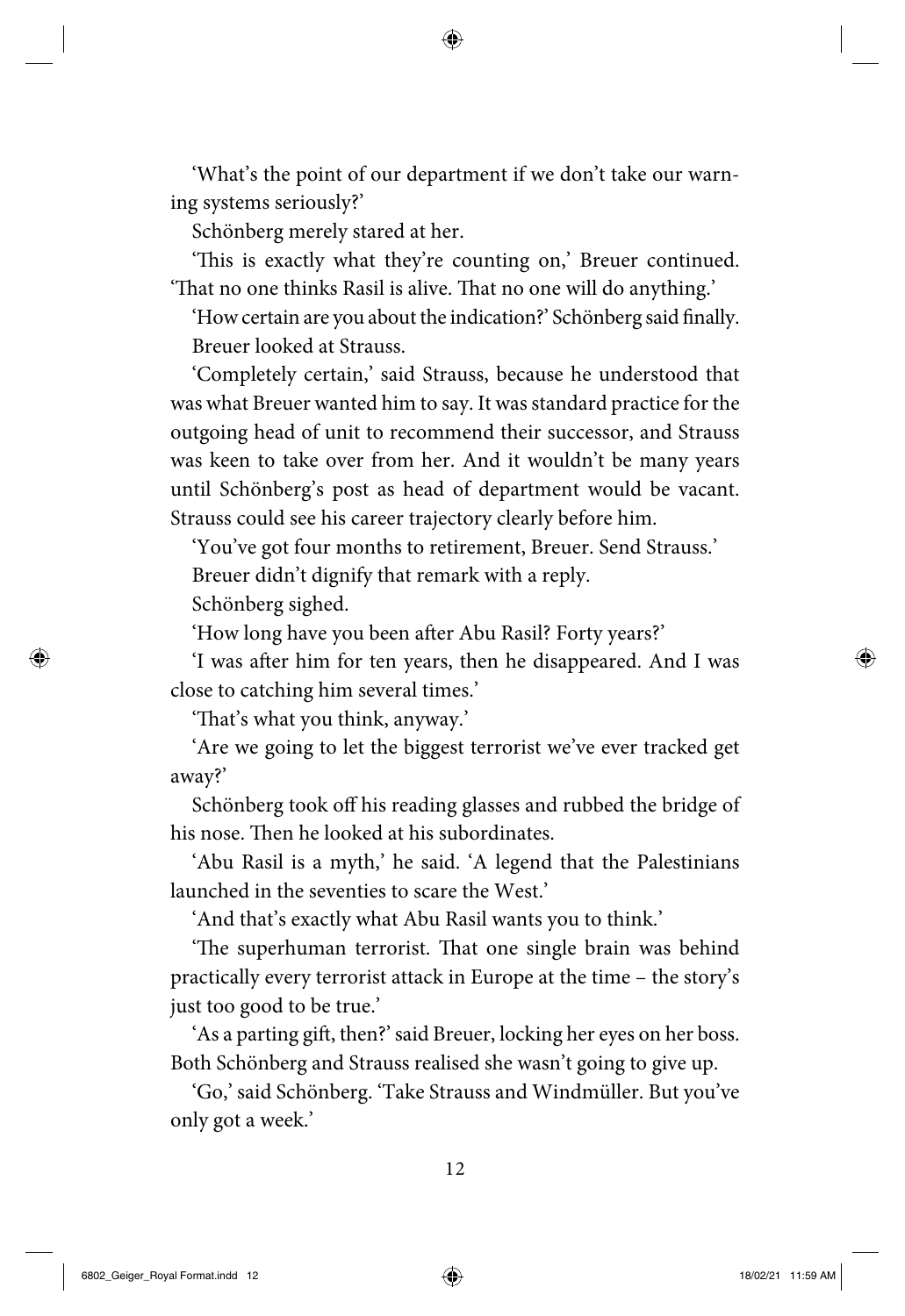'We'll leave straightaway.'

'Straightaway?' said Strauss.

'Straightaway. Rasil is naturally already en route.'

Breuer turned around and left, and Strauss ran into his own office to grab his jacket and service weapon. He could buy everything he needed on the road – except a Glock 17 and a customised Zegna in size 60.

◈

There were no stacks of books in Strauss's office. Instead, there were the same number of computer monitors as in all the other offices, but unlike Breuer's, they were switched on. Plus the Nick Cave posters and Strauss's beloved Devialet Phantom Gold – the world's best wireless system for playing music. As his colleagues had moved across Berlin, Strauss had been able to turn up the volume more and more.

He hesitated for a second in the doorway, but then he couldn't help himself. He turned on his Phantom with the remote control and started playing 'The Good Son' from his mobile.

Heavenly.

⊕

Then he quickly left and hurried down the corridor to inform their colleague that he was coming with them to Sweden. Windmüller was one of the many well-trained operatives whose task was to guarantee security and protect their lives.

Breuer's fixation on Abu Rasil was well known, and questioned by all at the BND. This would be her final chance to prove the legend was true and that she'd been right all along.

Strauss didn't know what to think, but he would never dare question the White Ghost. Not openly at any rate, and certainly not while she was still on active service. Breuer knew a lot of bigwigs.

None of the three had any family to notify, so all they had to do was get moving. Windmüller got into the mobile operations van, while Strauss opened the door of the BMW for Breuer. He couldn't judge how serious the assignment was. But *if* Abu Rasil existed and *if*  he had been activated, then something big was happening right now.

Something really big.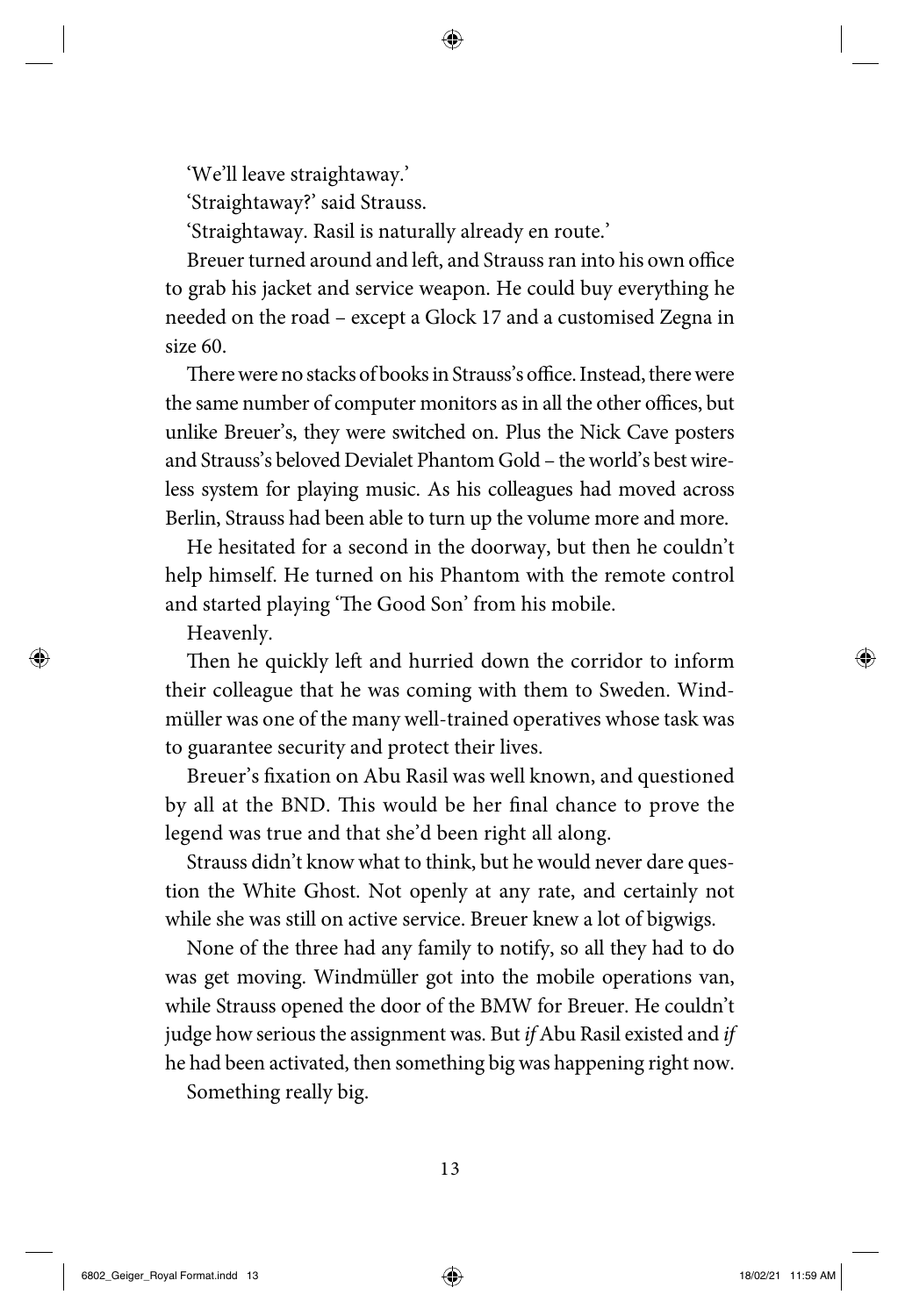⊕

3

As soon as Agneta's daughters had left, everything became urgent.

She grabbed a rucksack from the hall and hurried upstairs. Way back when, the bathroom had felt like the safest place – for three reasons. You could lock yourself in, there was no way to see in, and no one would ask what you were up to inside. And the many visitors to the house always used the toilets downstairs.

Burying things in the garden or heading off into the woods might seem smart in the heat of the moment, but when the equipment came to be needed, it might not be possible to retrieve it at once. She'd got that far in her thoughts, even back then.

Now she didn't have much time. Naturally, there would already be people on the way.

The only question was: how far away were they?

And who was coming?

⊕

The toilet roll holder wasn't up to the job no matter how hard she wielded it, so she had to run down to the basement to fetch a hammer. She hadn't given any thought to how she was going to break up the tiling – nor how noisy it would be – so long ago, when she'd deposited the package in the bathroom wall and tiled over it.

But there was no one to hear her now.

She swung the hammer as fast and hard as she could and cracked the tiling on the first attempt. She continued striking it to remove all the rest of the tile, worked at the seam of the carefully fitted damp-proof membrane underneath and then shoved in two fingers to prise out the emergency package, wrapped up in waxcloth.

A fat bundle of thousand-krona notes – but they were no longer valid, she realised. She would have to make do with the cash she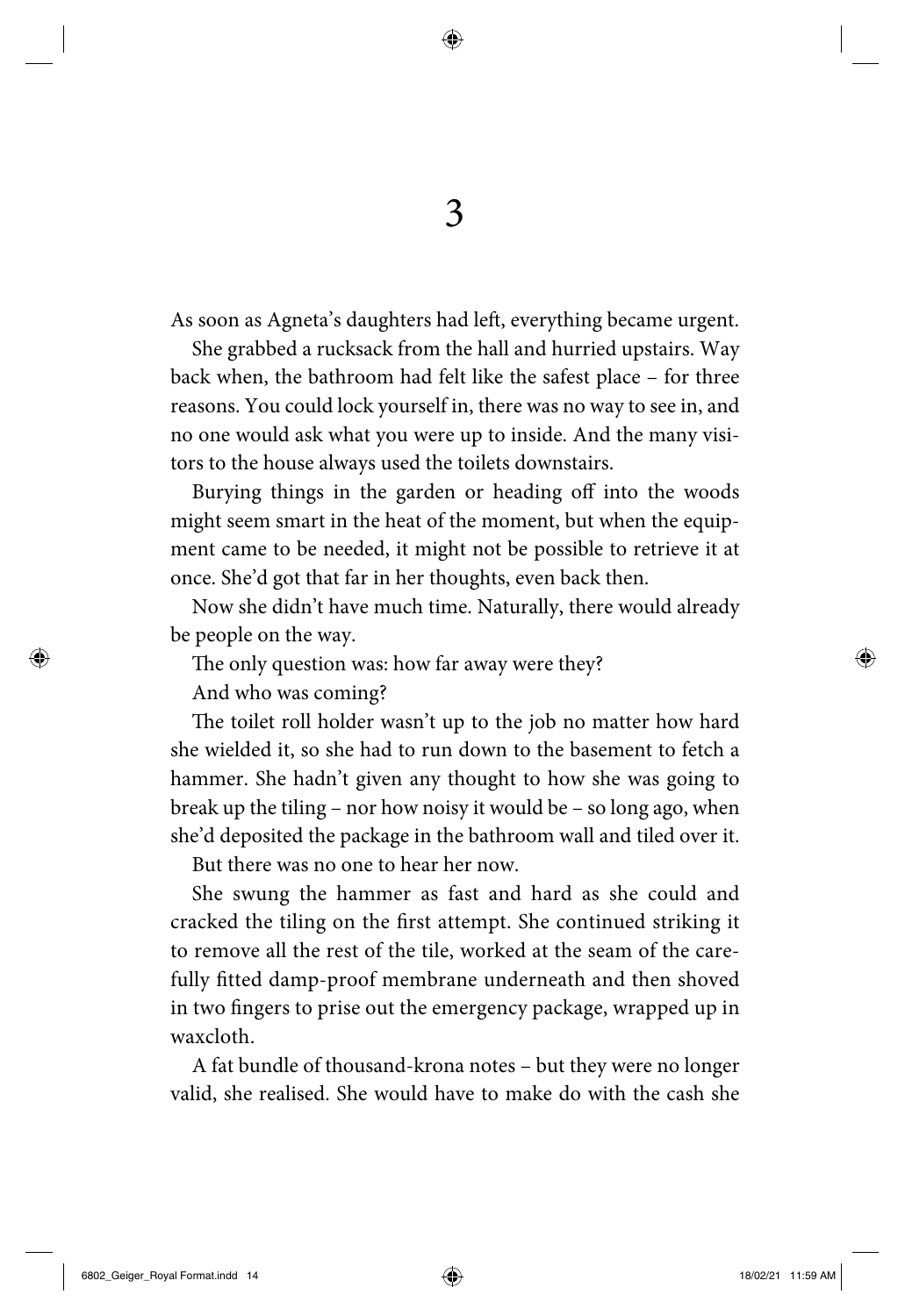had in the house. Fortunately, they'd always kept some in the metal tin in the kitchen.

◈

Three passports in different names, but all with expiry dates long since passed.

The codeword for the radio transmitter.

Car keys – was the car still there? When had she last checked?

An instruction booklet on how to survive the collapse of civilisation, which she reluctantly took.

Cyanide capsules.

*Good God.*

The pistol had never been hidden here – she had wanted that close to hand, and had settled on the bedside table. She'd come up with a laboured story about it being passed down from her father, in case anyone found it. But no one ever had.

She stopped. Was that a car?

She quickly ran to the window on the upstairs landing, carefully lifted the edge of the curtain and glanced down to the street.

Nothing there.

⊕

But would they really park outside the house? Wouldn't they park nearby and then sneak up? Although what would people think if they saw mysterious men creeping through their gardens in this well-heeled neighbourhood?

No, it would clearly be easiest to drive up to the house and park on the street, looking as though one had legitimate cause to be there. Perhaps they would even use a courier's van or a pickup truck with the word 'plumber' painted on the side. Something no one would remember.

But they weren't here yet. She had no idea whether she had hours, minutes or seconds.

She needed to get back to work.

'My banana doll!' Molly called out.

'We'll have to get it next time we see Grandma,' said Malin.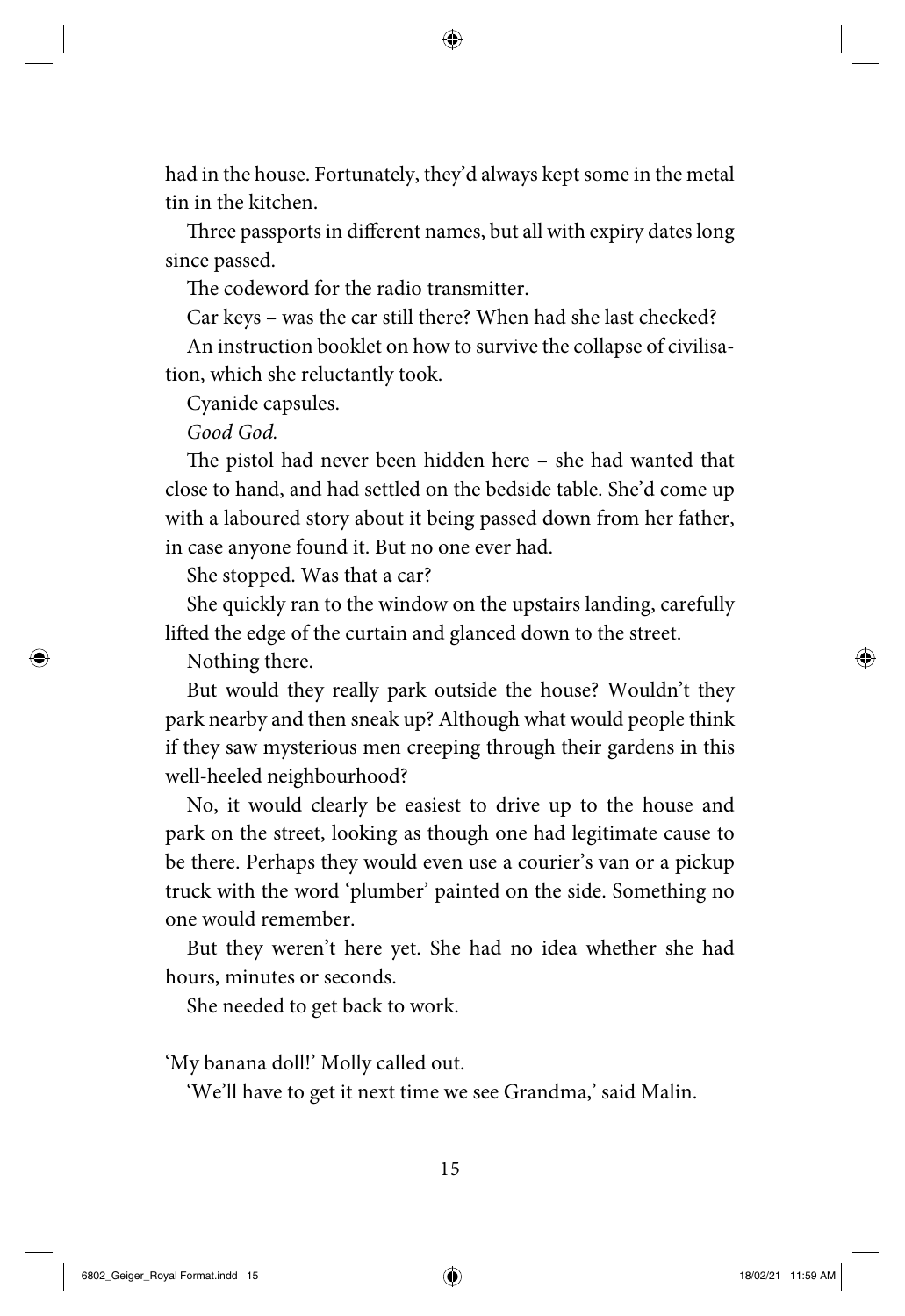'*No!*' Molly screamed.

Malin sighed.

'I think we need to go back,' she said to Christian.

She knew how fixated Molly was on her oblong, yellow plush character with its wide smile. The banana doll served as both playmate and cuddly toy, and if they didn't fetch it at once their daughter would never stop screaming.

◈

Christian glanced hastily at his Rolex GMT-Master II. It was the Pepsi edition, and he was more than a little proud of it.

*Jesus.*

This was going to take all day.

But there wasn't much they could do about that.

They'd just gone past Brommaplan where he could have turned around, but he'd realised too late. He had to carry on to the roundabout and do a full lap of it instead – then they were on the way back.

*Bloody doll.*

⊕

The clock was ticking, so Agneta went back into the bathroom, took the packet of quick-drying cement and mixed it with some water using the toothbrush mug. She spread the mixture onto the back of the spare tile that had been at the bottom of her drawer in the bathroom cabinet all these years along with the cement, and then she put the tile over the hole and pulled the basket of towels in front of it. It wouldn't fool anyone if subjected to thorough examination, but she might win a few days and that could be enough. It was all about buying time.

She put the toothbrush mug and tile pieces in her rucksack, along with the money and the passports. Then she went down to the kitchen and made up a bag of food. A sudden impulse made her run to the garage to add the battery charger to her bag.

*Good. And now what? Confuse matters a bit.*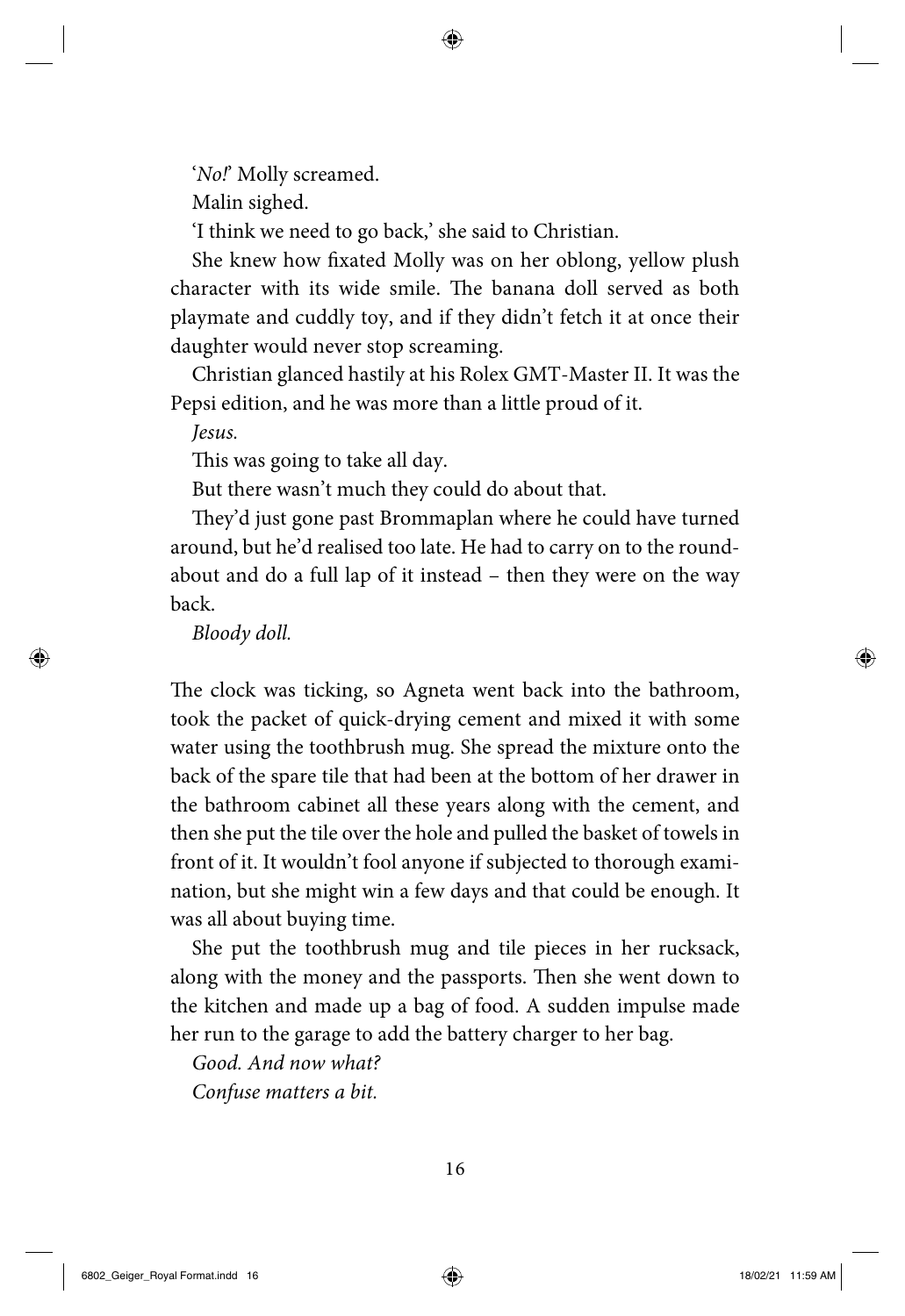## *How?*

The jewellery box. Stellan's wallet. Something else.

The little Munch painting hanging in the guest toilet.

All of it went into her rucksack.

And now to pull out some drawers and mess things up a bit. *What else?*

◈

Of course. The reason for all of it. It took her a minute to fetch it. She checked the time.

Too much time had already passed.

She needed to go.

She couldn't take her and Stellan's car – she knew that much. So she went into the garden shed and tugged out the old bicycle that had been there for decades. Pink with white handlebars. It must have belonged to one of the girls, even if she couldn't remember ever seeing either of them riding a bike.

Over the years, the bicycle had slowly disappeared behind rakes, shovels, trimmers, a wheelbarrow and various planks of wood that might come in useful one day. A broken garden hose was tangled around the frame, handlebars and front wheel. The chain wasn't oiled and the tyres were almost flat, but it could be ridden.

Were any of the neighbours watching? They would be questioned, and she didn't want any of the operatives currently being set in motion finding out about her two-wheeled escape vehicle. Given how rarely her daughters usually got in touch, she ought to have upwards of a week before one of them got worried. For that long, at least, the police would leave her in peace.

The others were more of a problem.

The ones who had called.

And the ones who might have been listening.

She had no idea how much time she had.

Hours or days?

Or perhaps they would be content with the conversation and simply await the result?

6802\_Geiger\_Royal Format.indd 17 8022/21 11:59 AM 802\_Geiger\_Royal Format.indd 17

⊕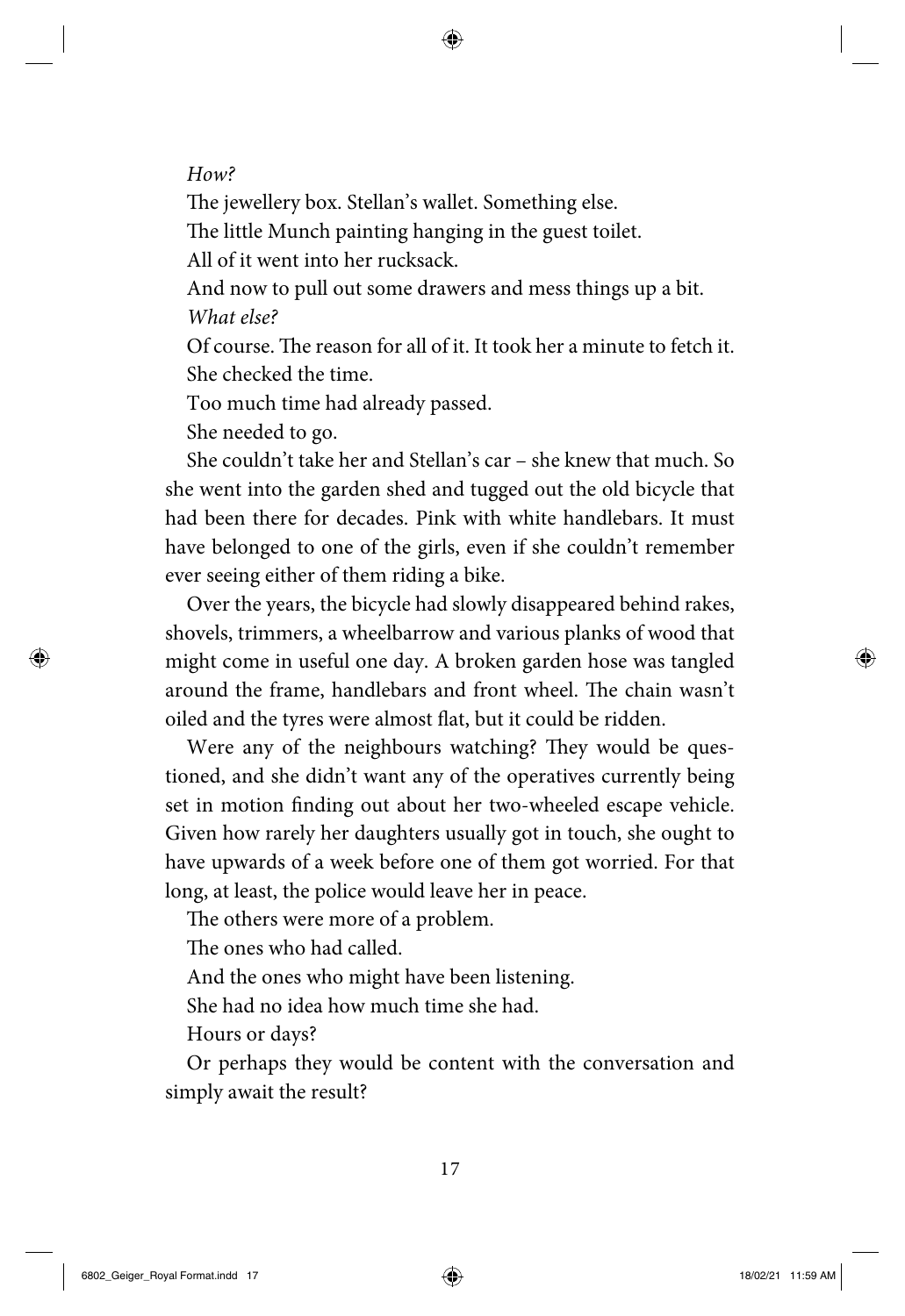She went back inside for one final check. Then she glanced through the pane of glass in the front door. There was nothing out of the ordinary outside. She buttoned up her parka and put the hood over her head. She would be hot, but she had to disguise herself somehow.

◈

Finally, she went over to her dead husband and kissed him on the top of his head.

'Thanks for all the years. Cross your fingers for me.'

She patted him on the cheek and then vanished outside to the bicycle, before pedalling away.

At the very moment Agneta Broman disappeared round the bend of Grönviksvägen on her old bicycle, Malin Broman-Dahl's black BMW M550d xDrive Touring came rolling along Nockebyvägen before turning on to Grönviksvägen, with just a few hundred metres to go until it reached the parental home at number 63.

⊕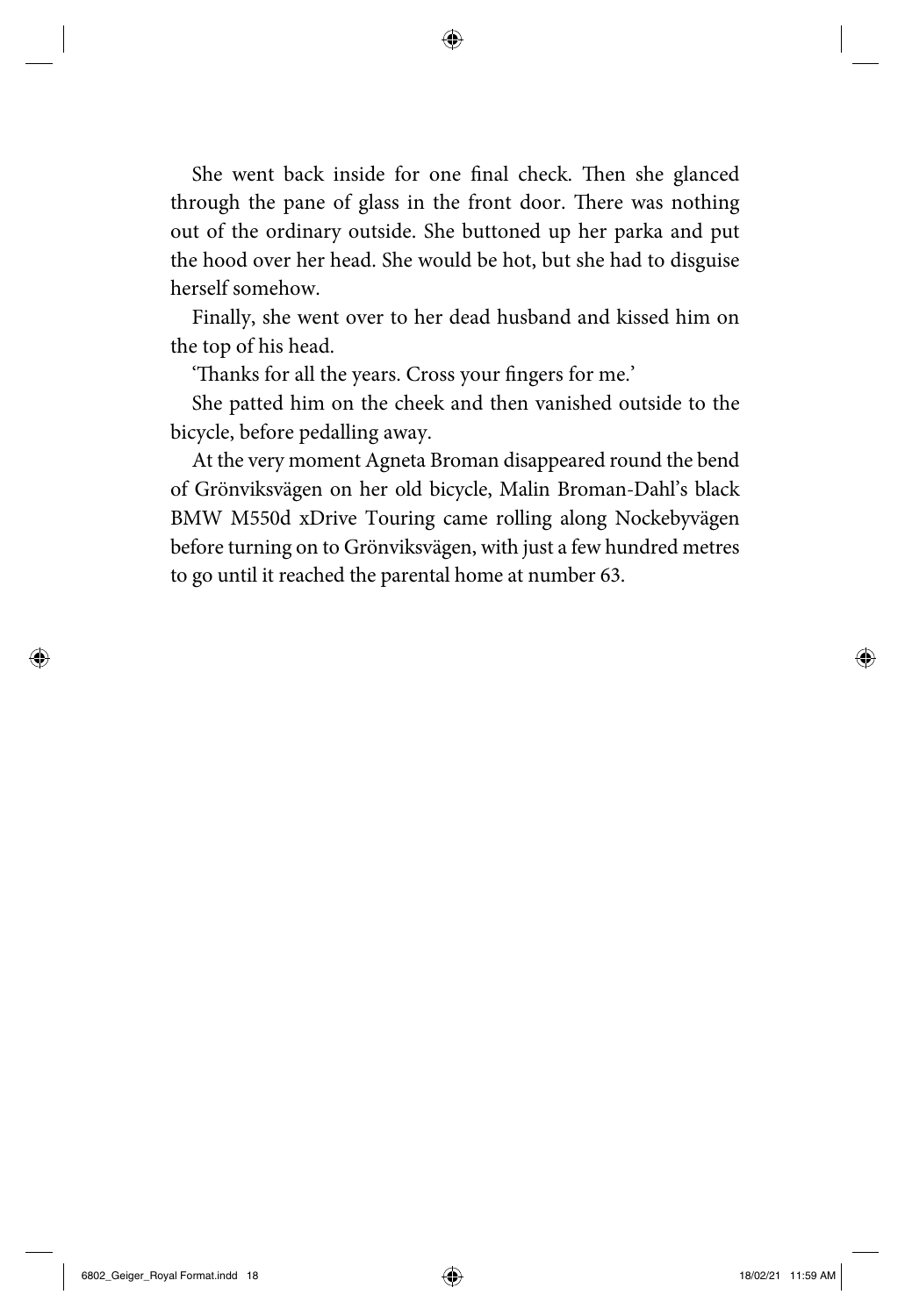◈

4

The sound was deafening. Cars honking, trucks with students on the back and sound systems worthy of a festival. Old classics and pumping house. Each vehicle was playing music so loudly that the windows of the magnificent stone buildings rattled.

Balloons, champagne bottles, blue and yellow flags. A crowd.

Young people filled with hopes and expectations.

Parents and grandparents and wealthy old aunts were arriving at the school that was always the first to let its graduating students out. There were placards with first names and baby photos and class affiliations. School class, that was. Other class affiliations were marked using watches, clothes and bags – and the makes of the cars that were misparked with malicious disrespect on all the streets around Östra Real upper secondary school. Parking wardens circled until the mandated five minutes had elapsed and they could start ticketing, like hyenas waiting for a lion to have satisfied its appetite on the dead zebras so they could have their turn.

Even the usually deserted upper section of Artillerigatan was crammed with people on the way towards the playground of the exclusive school. Here were ageing directors in yellowing peaked graduation caps, over-made-up trophy wives unhappy that they couldn't wear their fur coats in the heat and young men with slicked-back hair who in their first years after graduating from high school had already had time to found two or three of their own companies. Green and red trousers were still popular among the men here, Sara noted.

All this circus because a bunch of teenagers were finishing school. Heading nowhere.

Enjoy this day, she thought to herself from her position in the sauna-hot car. Because tomorrow you'll be a statistic. Unemployed,

⊕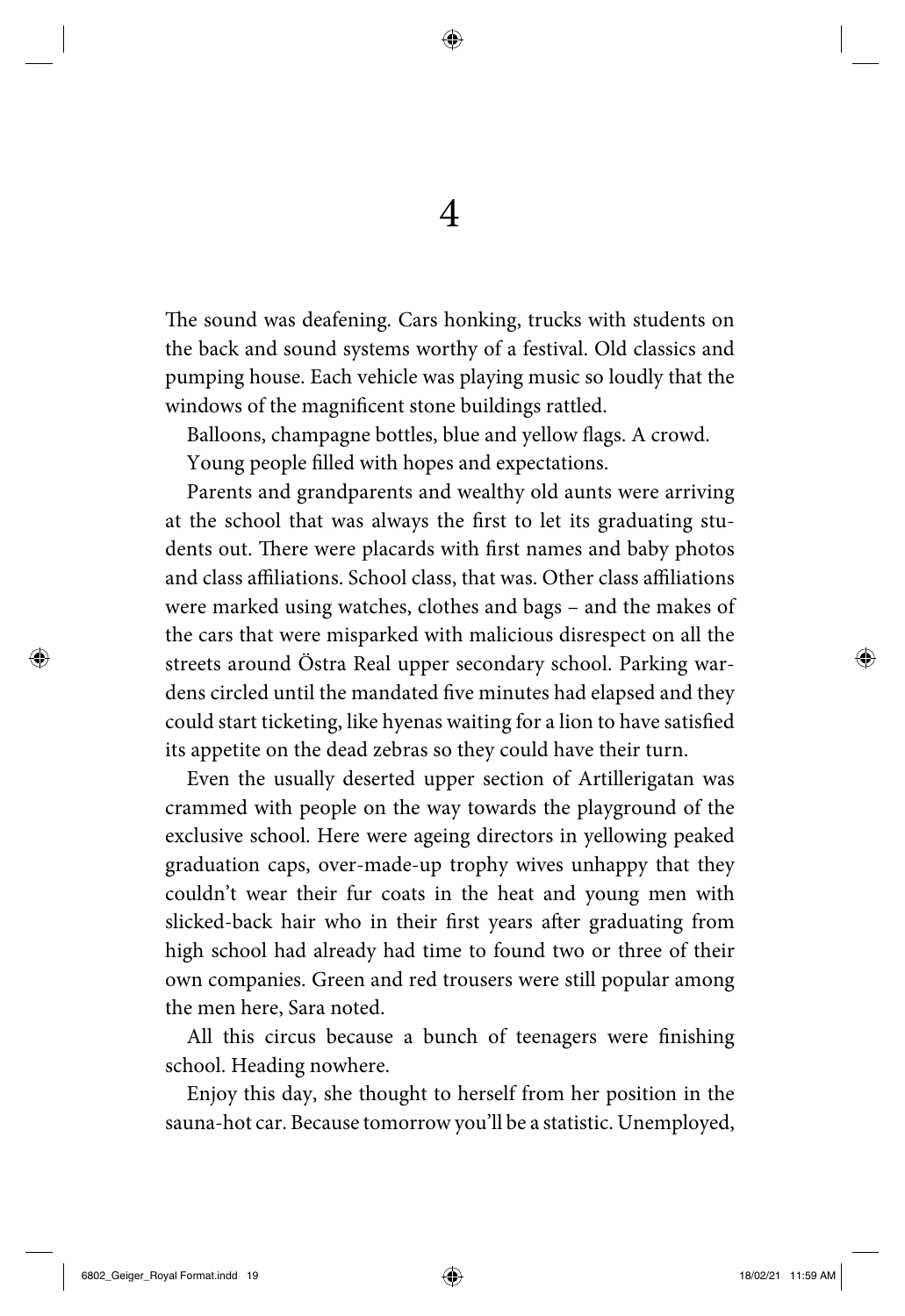without a place of your own. A problem for society. Enjoy it while you can.

⊕

When a three-year-old 'Ebba' floated past on a student placard in the hands of a proud father, Sara realised she hadn't ordered one like it for her own Ebba.

She noted it in her mobile calendar. As soon as her shift was over: get a placard for her daughter.

Sweat ran from her brow, sliding down her cheeks. The small of her back was completely soaked.

Sara and David had made an early start, so they'd secured a legal parking spot opposite the door they were now watching at Artillerigatan 65, just by the long wall running towards Östra Real. Now they were surrounded by empty plastic drinks bottles and greasy fast food packaging, and feeling an increasing need for a wee.

David Karlsson. And Sara Nowak.

Sara had put her hair up in a bun and put on a Ralph Lauren baseball cap in order to blend into the neighbourhood. When she lifted the cap to wipe the sweat from her brow, she saw in the rear-view mirror that it was time to dye her hair again. Her hair was brown, but the roots were fiery red. It looked as if her scalp was on fire.

As a child, Sara had been called 'the Indian' because of her red hair. Not particularly logical, and very tedious in the long run. She'd also been called 'the giraffe' since she was taller than most of the boys in the class – 177 centimetres, just like Naomi Campbell and Linda Evangelista. Her height and distinctive cheekbones meant she'd spent her teens on the receiving end of hundreds of clumsy chat-up attempts, telling her that she looked like a model. So many that Sara had eventually tried out precisely that career, despite mostly thinking that she looked odd.

Modelling had gone fairly well, but she remembered what it had been like sitting around waiting for assignments, feeling uncomfortable. Offered up like a product in a catalogue, while

⊕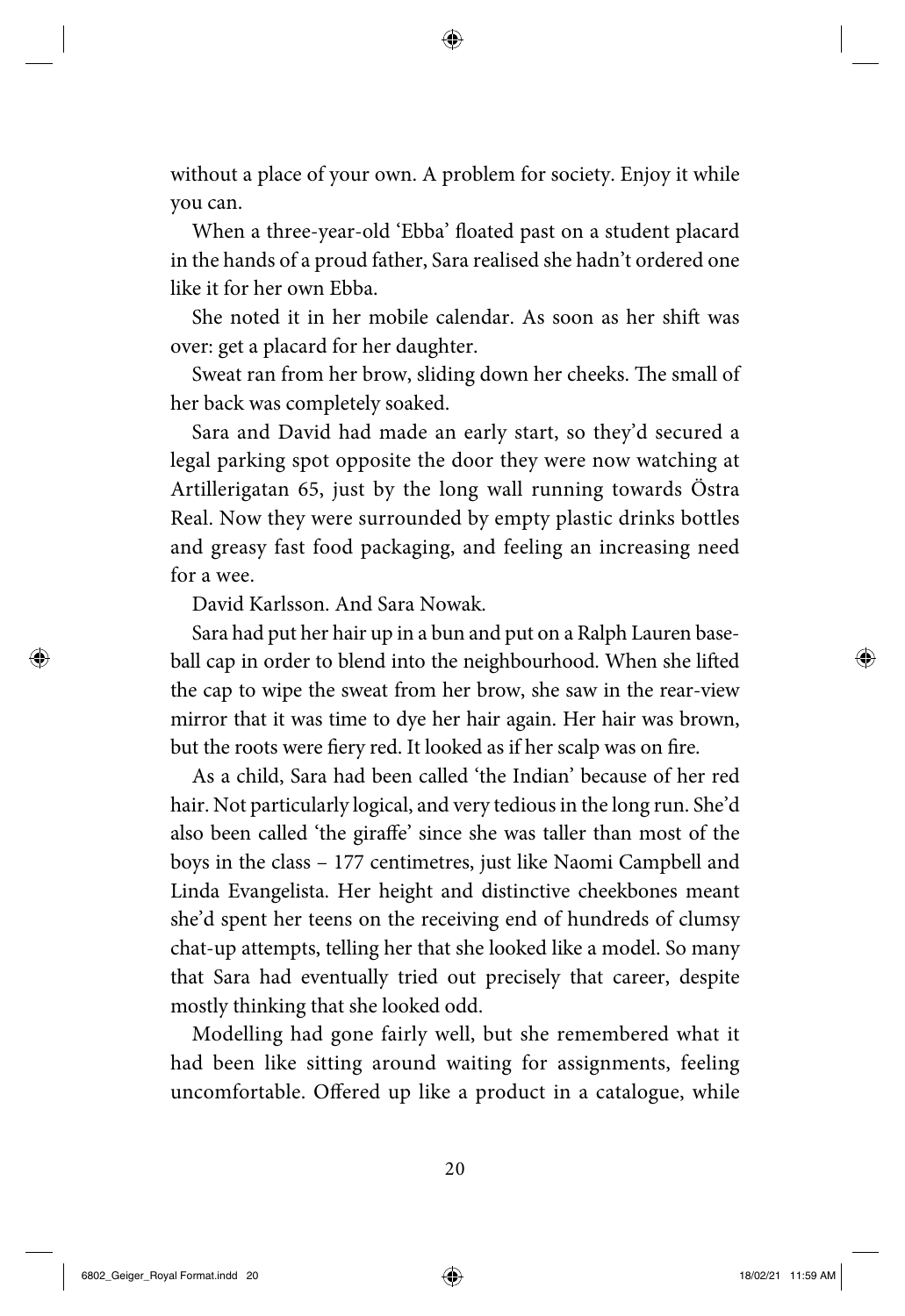customers sat there, picking and choosing uncertain girls. A clothes horse with the right length legs.

◈

Being dependent on others' appreciation and opinions about her outer appearance hadn't suited her at all. So she'd terminated the contract with the agency and started training in the martial arts instead, in order to find an outlet for all the rage that the selection processes and touchy-feely photographers had built up in her.

Now she was proud of her height and her hair colour, but she still dyed her hair brown to avoid being easily recognisable during reconnaissance work. She really didn't like having people's gazes on her. Particularly men's, since her job in the prostitution unit meant she'd come to associate covetous glances with very unpleasant people.

'Jesus Christ, it's hot,' said Sara, closing her eyes as she held the small hand-held fan they'd bought in Clas Ohlson to avoid draining the car battery by using the air conditioning.

'It'll be fun to see how long it takes for people to start complaining about the heat,' said David. 'The first hot summer in decades.'

He looked from the door to his watch and back again.

'How long has he been in there now?'

'Don't know. Too long. He's probably done. We'll go in on the next one instead.'

'OK.'

⊕

'But maybe we could scare this one a bit when he comes out? Try and put him off, even if we can't get him done.'

David gave Sara a look.

'Harassment?'

'No, just show him that we have an eye on him. Check his ID, hint that his wife might find out. They think they can carry on without any consequences.'

'Either we catch them red-handed or we leave them alone.'

'Look at us now,' Sara said. 'We can take down a bloke, but this girl has ten other clients today. And around the rest of town, hundreds of other girls have thousands of clients. Just today. And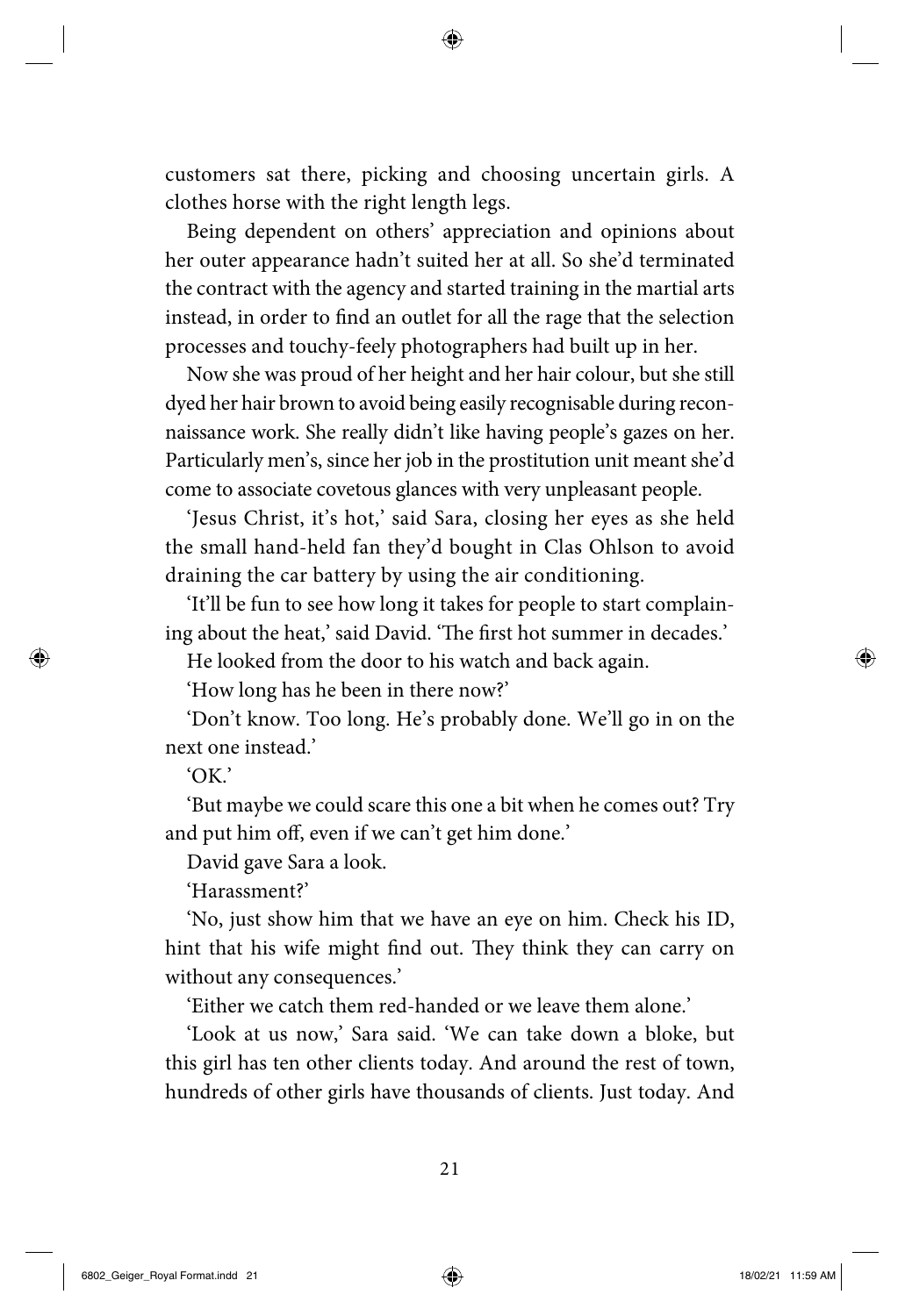we're taking down a handful. Who get fined. And then carry on as before. It's just crazy.'

◈

'Th at's how it is.'

'And it's shit!'

'What's up with you?' David asked. 'Why are you so angry?'

'Is it so strange? Isn't it stranger that you're not angry?'

'I don't think you can do a good job if you're angry.'

'It's bloody brilliant being angry,' she said. 'Gives you energy to carry on. What am I supposed to be otherwise? Happy? "Hurrah! What awful people there are in this world!"'

'I think it's stupid. You work less efficiently and you burn out. You can't deal with this job if you get angry at everything you see.'

'It's about bloody time someone got angry at this shit. Instead of just trying to understand and reason, they should get totally raging. Fucking furious.'

'We need to work with a long-term view.'

'I don't want to work for the long term, I want to work for the short term. Like this – "Stop it! Now!"'

David shook his head.

'We need to get them to understand what they're doing is wrong. Anger isn't a good way to communicate. It creates distance, conflict. They won't listen if you shout at them – they'll just become defensive.'

'But do you think what we do actually matters? Everything just keeps going on anyway.'

'What is it you want most?' said David. 'To rescue the girls or take down the punters?'

'Both.'

⊕

'But which is most important?'

Sara shrugged.

'If you had to pick one.'

She thought about it. But she already knew the answer.

'Take down the punters,' she said. 'Without villains there are no victims.'

6802\_Geiger\_Royal Format.indd 22 802\_Geiger\_Royal Format.indd 22 802\_Geiger\_Royal 11:59 AM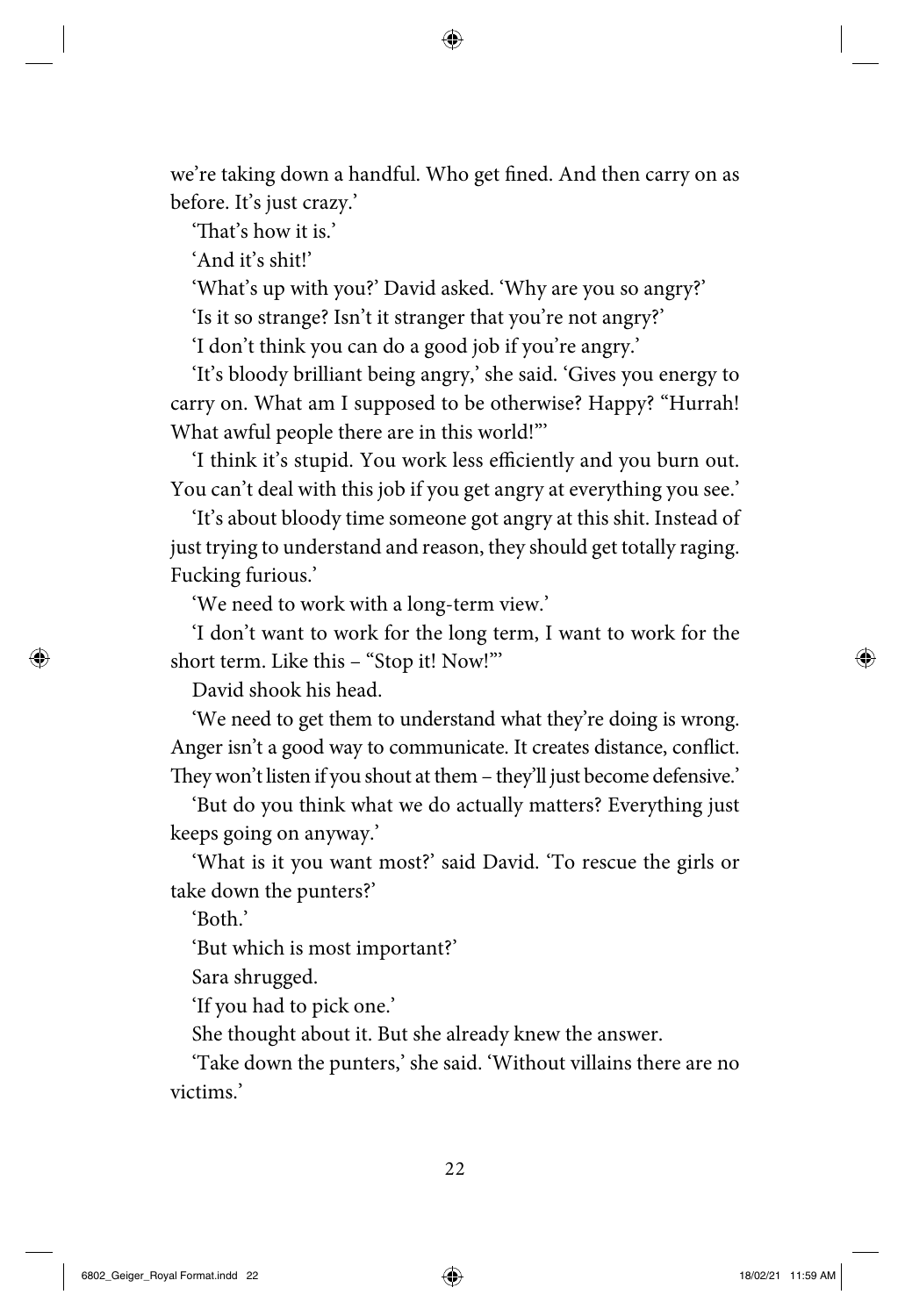'I want to rescue the girls.'

'But they don't want help. They refuse to testify. Refuse to move to safe houses. Refuse to bloody speak to us.'

◈

'We need to gain their trust,' David objected. 'It takes time.'

'"Trust?" Shouldn't it be pretty bloody easy to choose between us and a bunch of violent pimps? Between us and being raped ten times a day by disgusting johns? With the possibility of being killed at any moment?'

"This doesn't sound like you, Sara. Has something happened?"

'No, not a fucking thing. That's the problem. No matter how many buyers of sex we arrest, there are thousands more standing in line with their dicks in their hands. All ages, all sorts, all of them. Nothing helps. What's the point? And the girls don't even want to testify – not against the pimps or the punters.'

'Th ey're scared of what happens next,' David said, 'once the perpetrators are in jail and we're otherwise occupied. Scared of revenge – that something might happen to their families.'

'I know that. And that's why we can't help them. Can't put away the guilty. Why not jack it all in, if we don't stand a chance? Maybe we just shouldn't bother anymore?'

'If we don't, who will?'

'Why doesn't God do something?'

David sighed.

 $\bigcirc$ 

'Not again—'

'Yes, again. I get really worked up when you talk about God the same day as you take care of some teenage girl who's been gangbanged to pieces. How the hell do you do it?'

David didn't reply. This wasn't the first time Sara had challenged his faith. More like the seventieth time. By a factor of seven. She didn't even seem to want to understand what his faith was about. He understood it wasn't part of their line of work, but without his faith he wouldn't have been able to cope.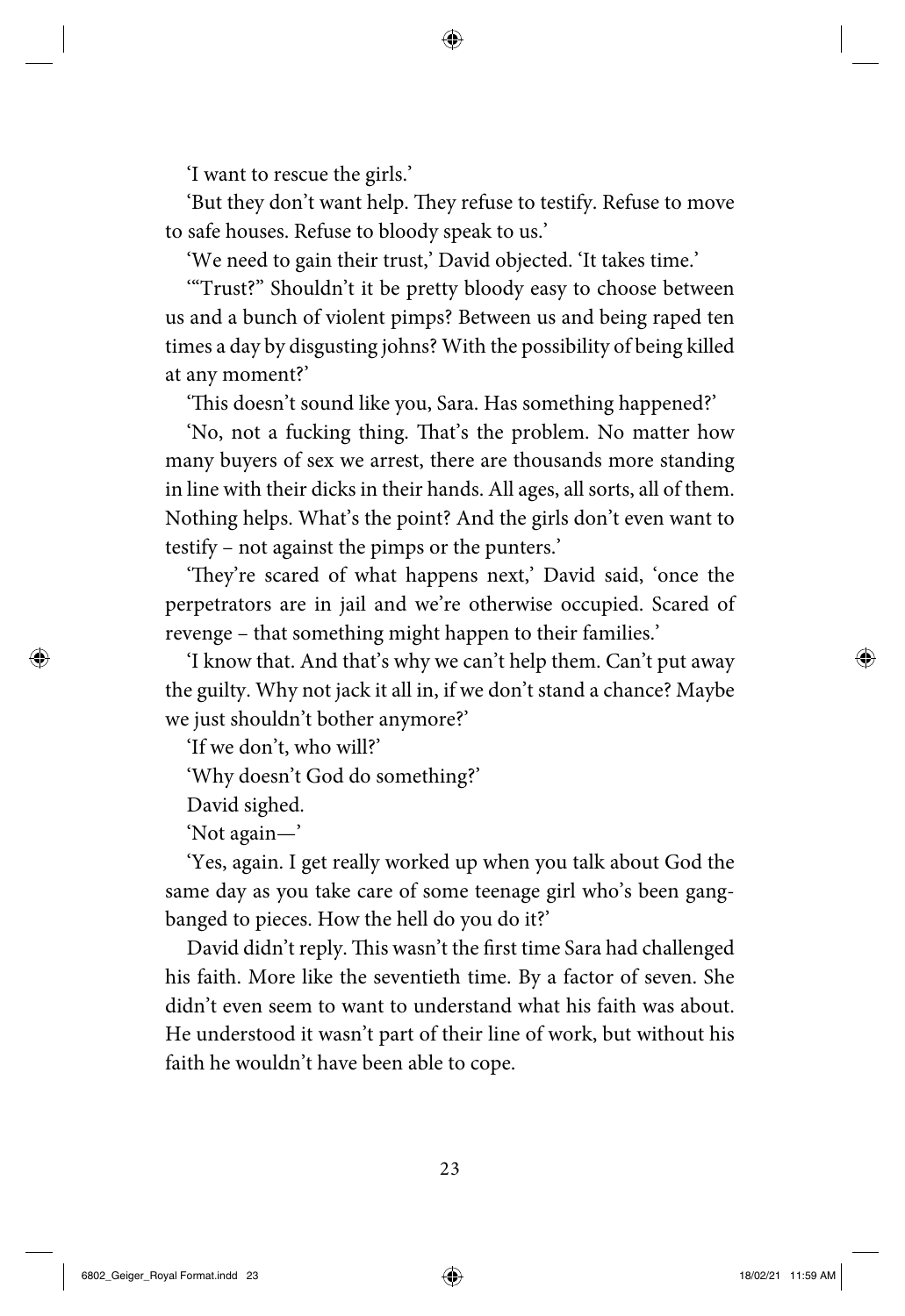'Faith in a God that means you don't even dare come out to your family!' said Sara. 'What kind of God is that, really?'

◈

'It's not about my family. I've told you that! I can tell them anything. It's everyone else.'

'Th at's what I mean. Free Church congregations in some backwards hole that force families out if they have a homosexual son. In Sweden, today! Not to mention other countries. The American Deep South, Saudi Arabia, Poland, Russia. It's not about religion, it's about legitimising hate, controlling fellow human beings. Freely attacking gays and women and . . .'

Sara fell silent. David looked up and saw her staring at the door. 'Check on the girl!' she shouted, leaping out of the car.

David saw Sara run down Artillerigatan towards Karlavägen. Then he hurried in through the door they'd been watching. He knew the flat was up one storey, facing the inner courtyard. It wasn't their first visit.

He tried the door. Locked.

'Open up! Police!'

⊕

He could only hope there was someone inside who was capable of opening the door. He thumped hard on the door and called out again, and after a minute or so he heard steps on the other side and a click from the lock.

The door slowly swung open.

David knew that the girl who lived and worked here called herself Becky, so he assumed that it was her opening the door. But it wasn't all that easy to tell, because she was holding her hand in front of her face. And what little of Becky's face he could see was completely bloodied.

'Are you injured?' said David. 'Seriously, I mean,' he added, as he saw the woman's eyes flash. It was pretty obvious she was injured. 'Are you OK? Can I look?'

David carefully took Becky's hand and she let him move it aside. Her nose appeared to be broken. One eyebrow was split. And two teeth had been knocked out. Others might be loose.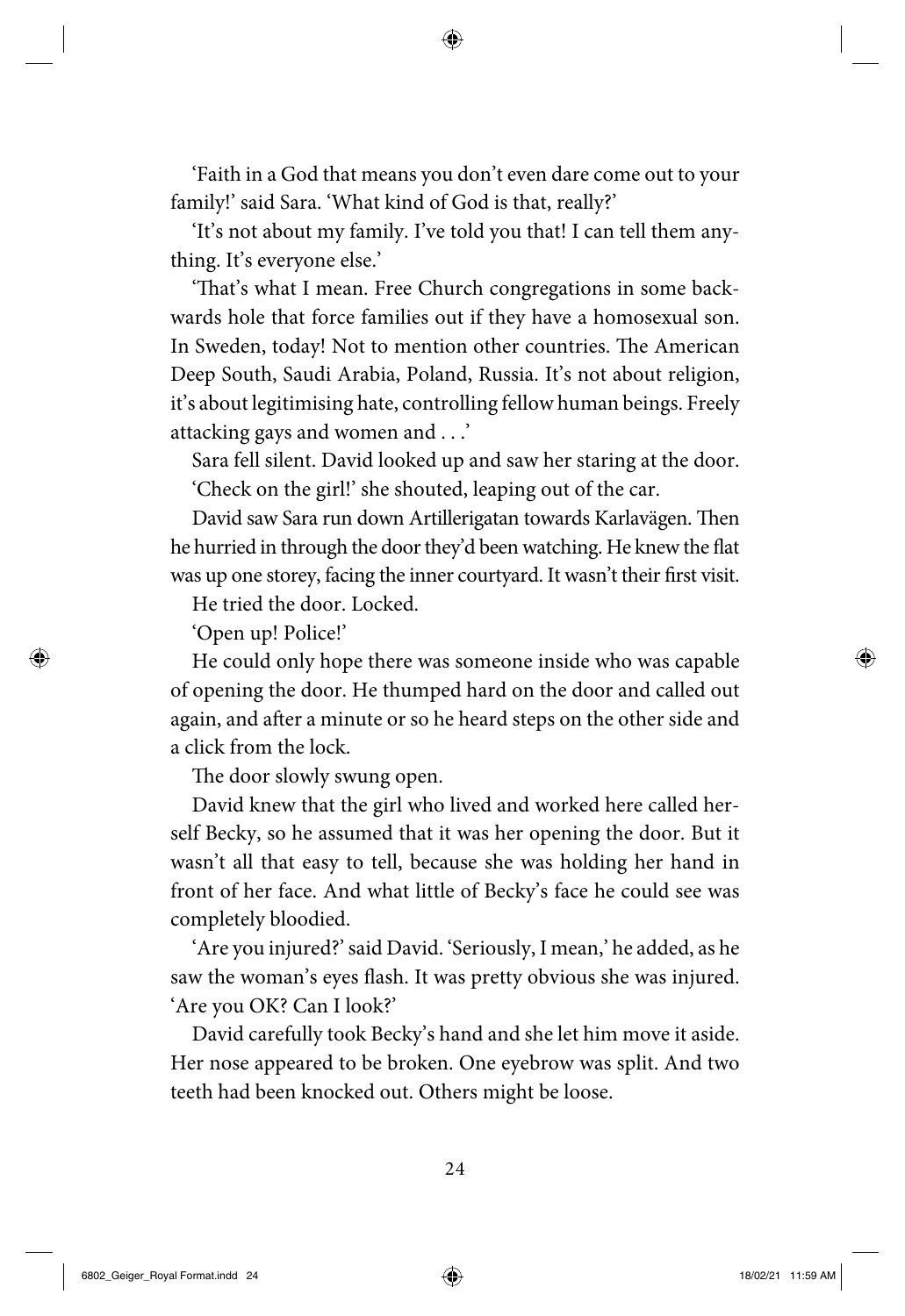'I'll call an ambulance.'

But Becky waved her hand dismissively.

'Haxi,' she mumbled as she took her handbag from the coat rack. She pulled out her mobile, entered the PIN and handed it to David.

◈

'What? Oh, right – you want me to call?'

'Mmm.'

⊕

'Taxi to pick up from Artillerigatan 65. Becky. Going to Danderyd Hospital.' David looked at Becky quizzically to check whether the choice of hospital suited her. The woman nodded in response. The emergency room.'

Then he ran back down to the street. How had Sara known?

The punter had already realised at Tyskbagargatan that he was being chased by Sara, so he dashed towards Karlavägen. Pushing aside all the families carrying their graduation placards. Stopping cars, which couldn't actually do more than a couple of kilometres an hour in the throng.

Sara ran after him along the footpath running up the centre of the lush avenue on Karlavägen. Several student trucks were heading for Östra Real: families and friends en masse.

The man zigzagged between the revellers, shoving them aside so he was practically pulling himself through the crowd.

Sara ran, jumping and dodging.

'Move! Idiots!'

Some protested loudly, others pulled unhappy faces. People weren't accustomed to being run into in these parts.

On Sibyllegatan in front of the kiosk there was a Chevrolet Bel Air '56 decked out for graduation, its driver impatiently waiting to turn on to Karlavägen. He took his chances when a gap that was barely big enough appeared. The young man floored it, but was stopped by Sara landing on the bonnet.

'Idiot!' Sara cried out, but carried on without stopping.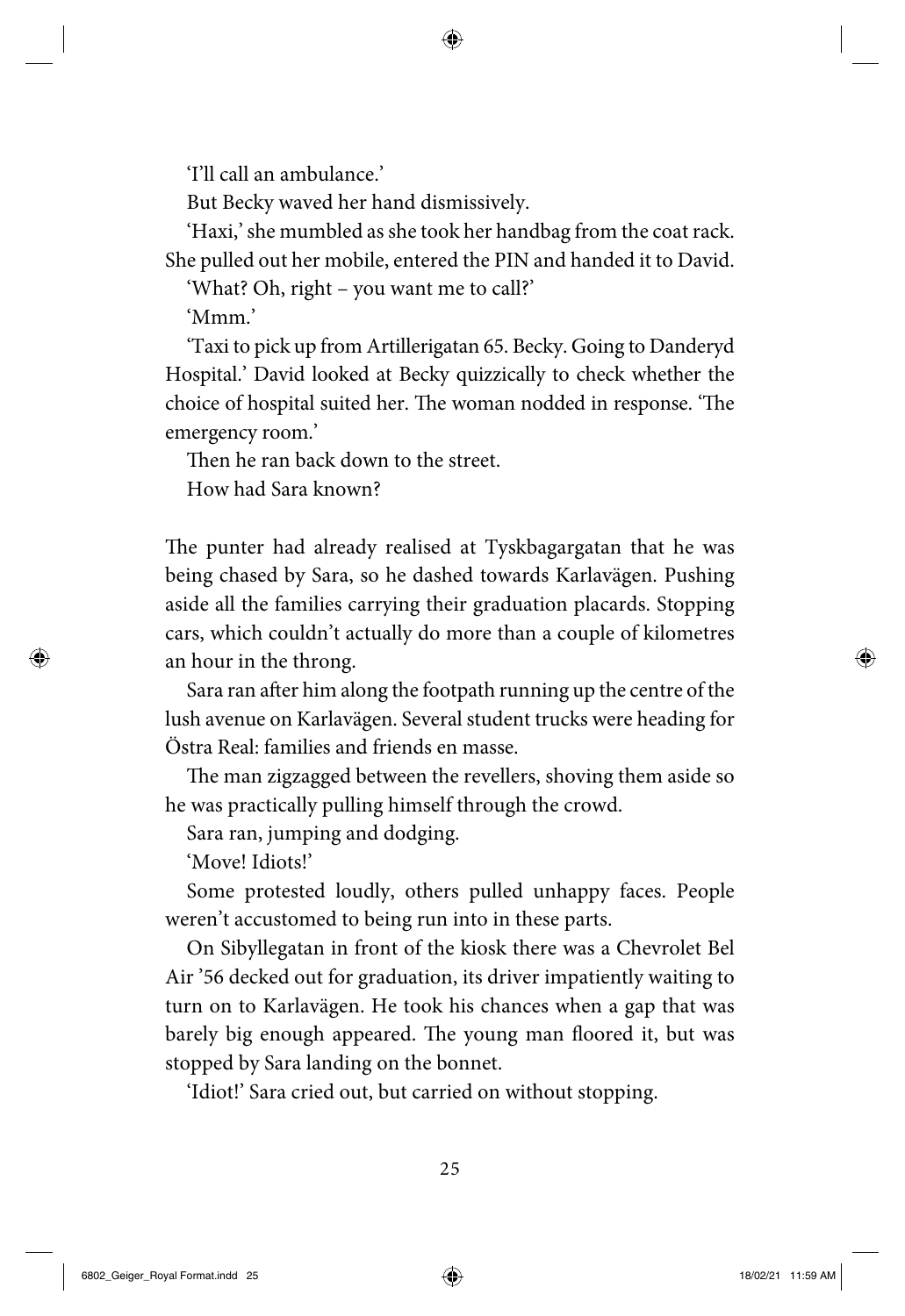She registered pain in her ankle and shoulder as she ran on past the ICA Esplanad.

⊕

The punter was pulling away.

*Jesus* – she wasn't going to make it.

Sara plucked a champagne bottle out of the hands of a dumpy middle-aged gentleman with a pointed beard, and threw it with all her might at the fugitive.

And she hit her target.

A bullseye on his back.

Sufficiently hard to make him stumble, which resulted in him running into a gaggle of young lads and tripping over.

As he struggled to get up, Sara caught up with him.

She threw herself down, wrapping her legs around his stomach and squeezing – a scissors move she'd used a lot when training in the Russian martial art of Sambo. She'd learned that her strong legs were particularly useful in that position. Numerous burly blokes had been forced to tap out when they'd been caught in her iron grip during training.

'I surrender!' the punter cried out, and Sara loosened her grip slightly. There was a stinging feeling in her leg, and she saw that the punter had something shiny in his hand. A flick knife. He'd stabbed her with it. Fortunately not deeply, just a scratch. But still . . .

Sara bent forward, grabbed the little finger on his empty hand and bent it backwards. He screamed with pain, and then she struck his knife hand from behind, making the weapon fly out of it.

Then she squeezed even harder with her legs.

'Let go!' the punter shouted. 'Let go! You're suffocating me!'

'And you stabbed me with a knife,' said Sara, pulling out her handcuffs. 'Give me your hands!'

'Fucking whore!'

Sara squeezed even tighter.

'Let go!' the idiot cried out. 'Police brutality!'

⊕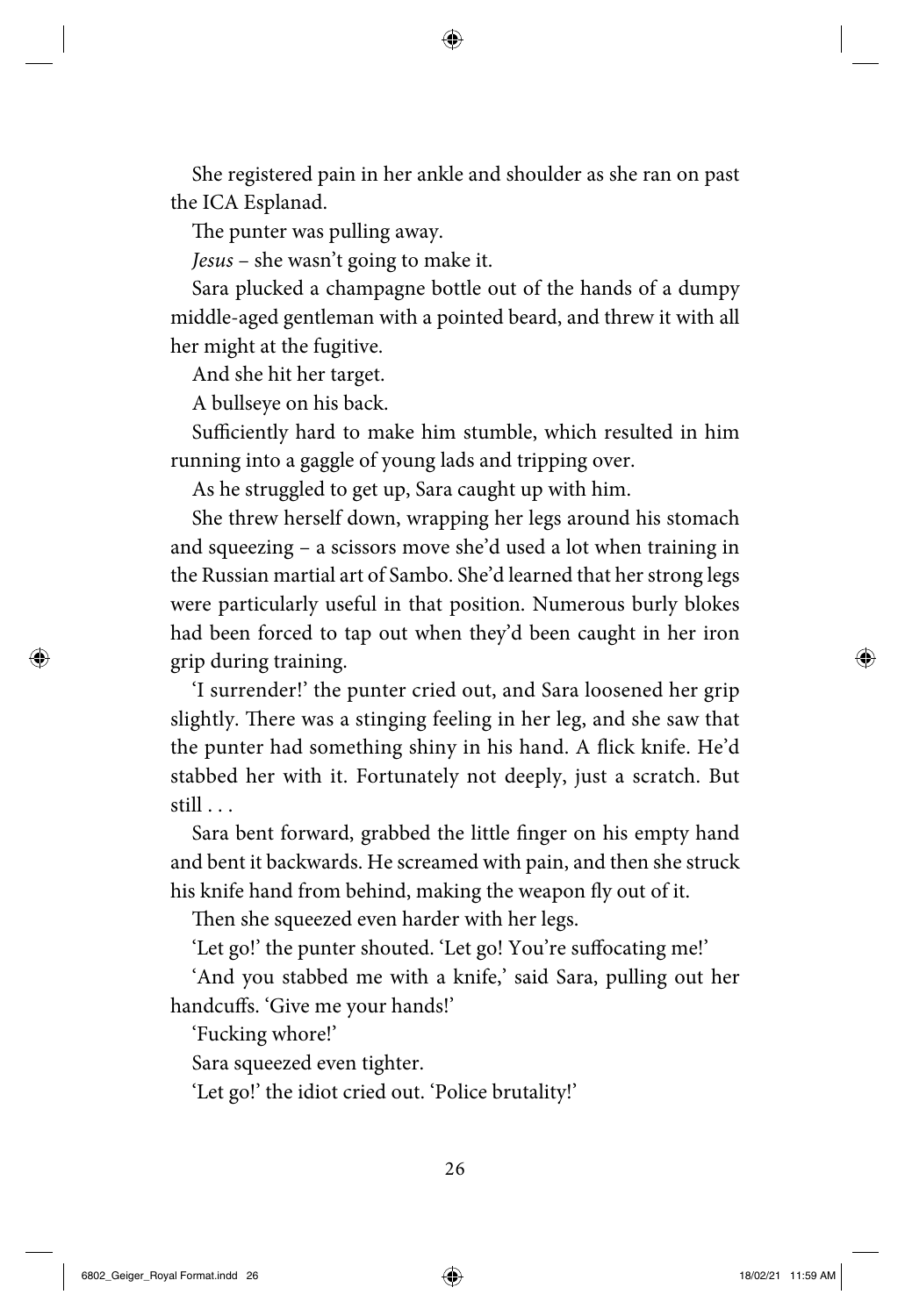Then he turned to the people standing nearby and exhorted them:

◈

'Video this! Video this!'

At the same time, he carefully concealed his own face.

'Give me your hand,' said Sara.

Finally he obeyed.

'And the other.'

When Sara had locked the handcuffs, she released him from her scissor hold and the punter gasped for air, as if he'd been underwater and needed to catch his breath.

'Did you think you could run away from me? Huh?'

But he was too exhausted to answer, and she leaned forward and bellowed into his ear.

'Idiot!'

⊕

Then she found his wallet, pulled out the driving licence and took a photo of it.

Pål Vestlund.

The name of a bloody john. Ring on his finger and everything. 'You never give up.'

The words came from David, who'd come running through the sea of student graduation revellers.

And it was true, Sara thought to herself. She never gave up.

'How is she?' she asked, her eyes on the captive punter.

'Two teeth, nose, eyebrow.'

'Bloody swine,' said Sara, grabbing Vestlund by the hair and pulling his head back.

'I'll report you,' he managed to say.

'For what?' said Sara. 'For this?'

And then she kicked him in the ribs.

'Or this?'

Then she kicked him right in the crotch. Vestlund screamed and curled up into the foetal position.

'Sara!' said David, stepping between them.

↔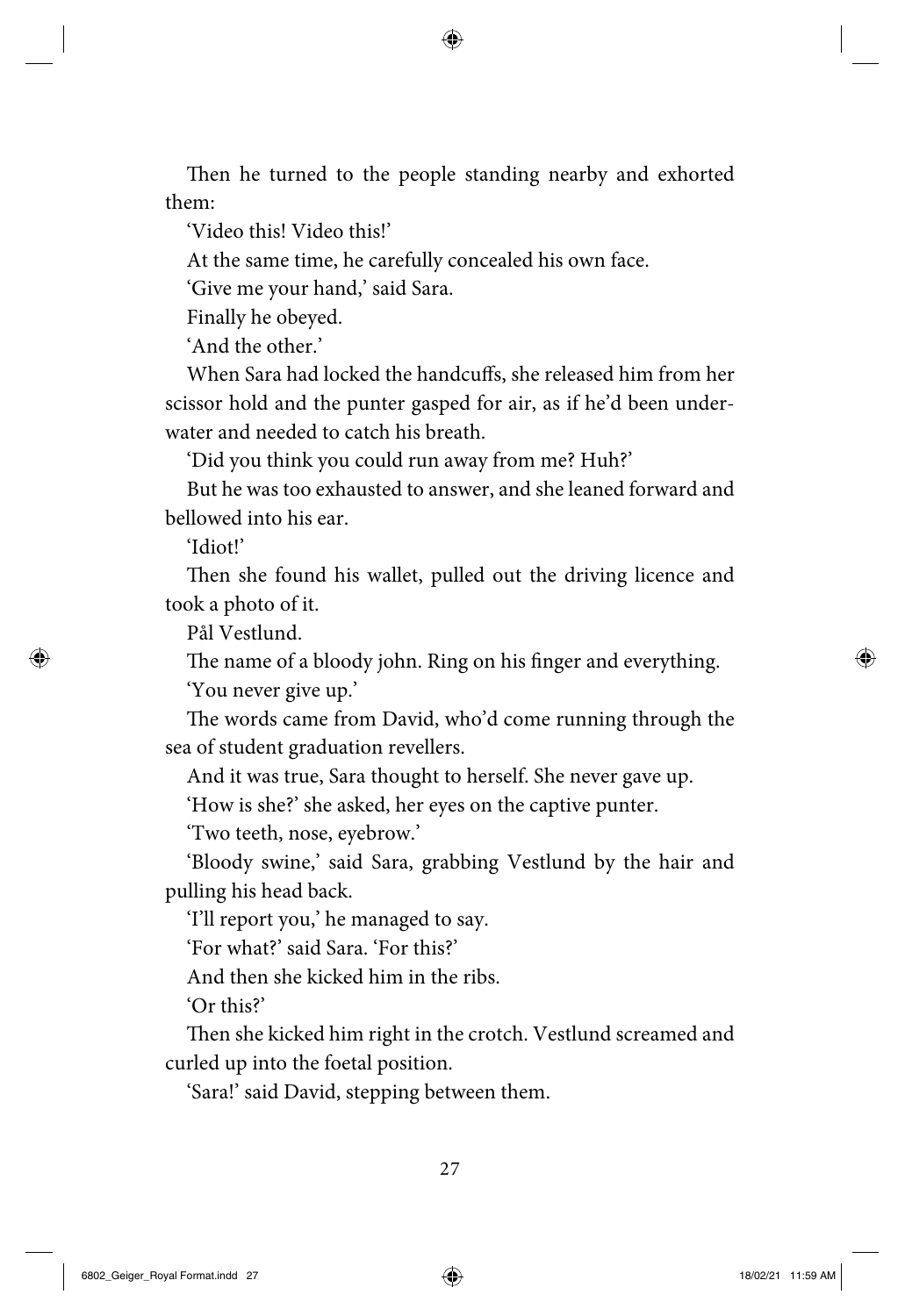He looked around to check whether anyone was filming. But everyone seemed to have their sights set on the front doors of Carl Bildt's old school, that were about to open.

◈

'I slipped,' said Sara. And then she added: 'Why should he get off more lightly than Becky?'

'Stop it.'

'He stabbed me,' said Sara, showing the bloody wound on her thigh.

'OK, but we shouldn't be like them,' said David. 'How did you know he'd hit her?'

'Blood on his knuckles.'

'Just that?'

⊕

'"Just that?"'

'No, I mean that was enough, was it? For you to realise. And you saw it from that distance.'

'See for yourself.'

'Yes, I can see it now. But I wouldn't have seen it from across the street.'

'OK, let's get this swine on his feet and bring him in. Buying sex, grievous bodily harm, violently resisting arrest. I struck the knife out of his hand – it should be over there somewhere.'

David found it and then they pulled Pål Vestlund to his feet.

Sara could still feel the adrenaline pumping through her body. She didn't have a lot of time for the theory of catharsis – the idea that implementing violence was an outlet that made one calmer, used by many martial arts trainers as an argument in favour of letting young criminals train at their clubs. Instead, Sara was convinced that it just built it up. The more she trained, the more she let the anger emerge, the more aggressive she became. Even Martin and the kids had begun to notice her increasingly short fuse. And you only had to look at football hooligans – no bloody way did they become less violent by fighting each other. No, sometimes she regretted accepting violence into her life – but on the other hand, it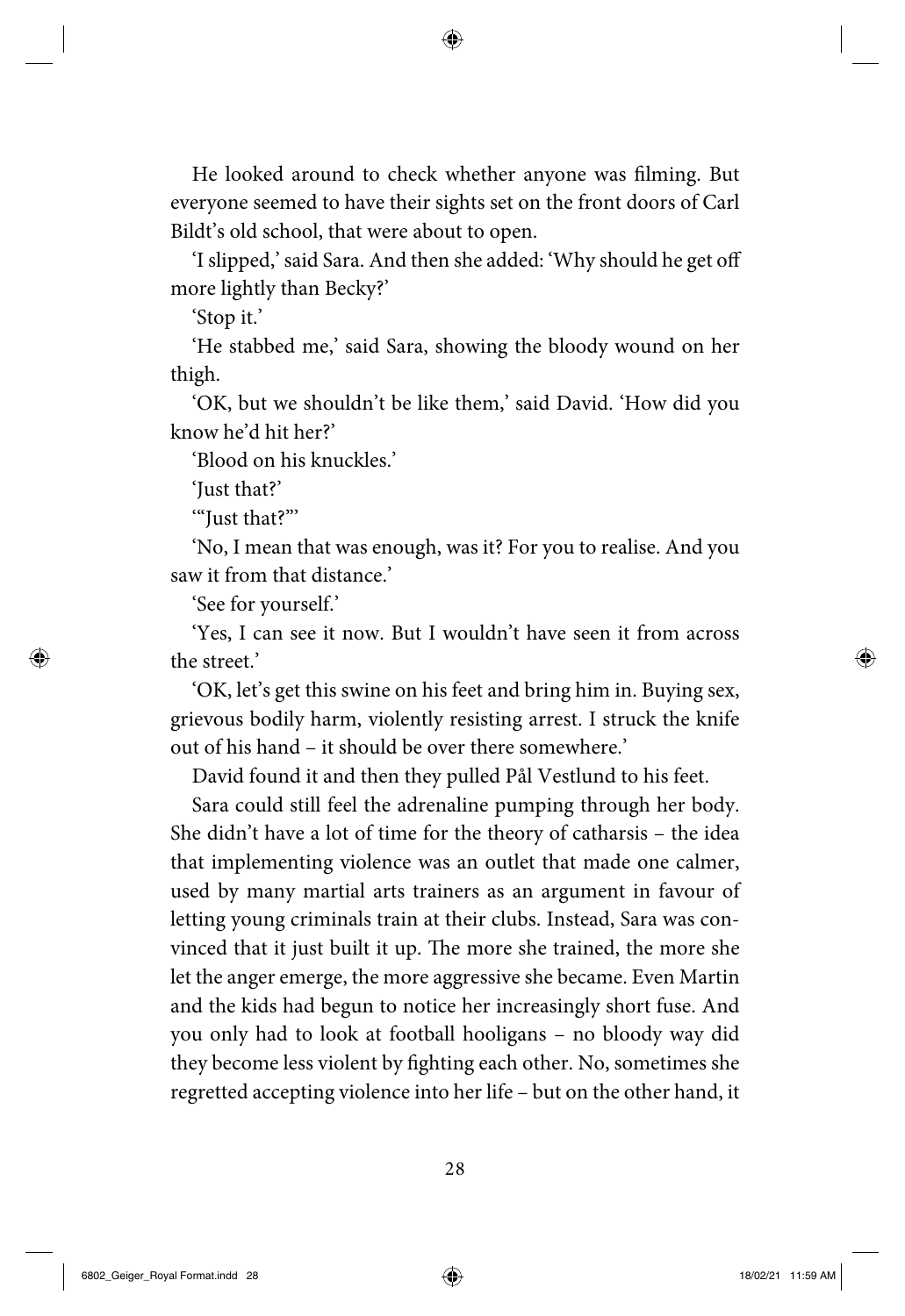was good to be able to channel it at times like this. There were two sides to it.

◈

They headed back towards the car, with Vestlund ducking his head in order to hide his face from any passing acquaintance.

As they walked past Café Foam, Sara's mobile rang. The ringtone told her it was Anna, her old study buddy at the police academy, who now worked in homicide in Västerort to the west of the city. Anna had been assigned 'Somebody That I Used to Know' by Gotye as her personal ringtone – although it was mostly a joke. Truth be told, Sara knew her pretty well. Anna wasn't her only friend, but she was one of just a few.

'Nothing bad,' said Sara into her mobile.

'Yes, I'm afraid it is,' said Anna.

'I wanted a proposal that we grab a beer or something.'

'And you're getting a murder in Bromma.'

'OK. Of a prostitute?'

'Only for very kinky customers in that case,' said Anna. 'An eighty-five-year-old man with a bullet in his skull.'

'OK . . . A john?'

⊕

'It actually has nothing to do with your job – this is purely private. I think you know the old man. Or knew him.'

Family, neighbours, friends, old colleagues – names and faces rushed through her head. An old man murdered. Someone she knew.

'Who . . .?' was all she managed.

'Uncle Stellan.'

'Uncle Stellan?' said Sara, trying to take it in. Struggling to fit it into the right place in her brain. But Uncle Stellan didn't seem to sit right. There wasn't a spot for him anywhere, actually.

'The old television presenter,' said Anna. 'You knew him, right?'

'Yes. Well, his daughters. Yes – him, too. I was there constantly when I was a kid.'

'Well, then. Perhaps you can help.'